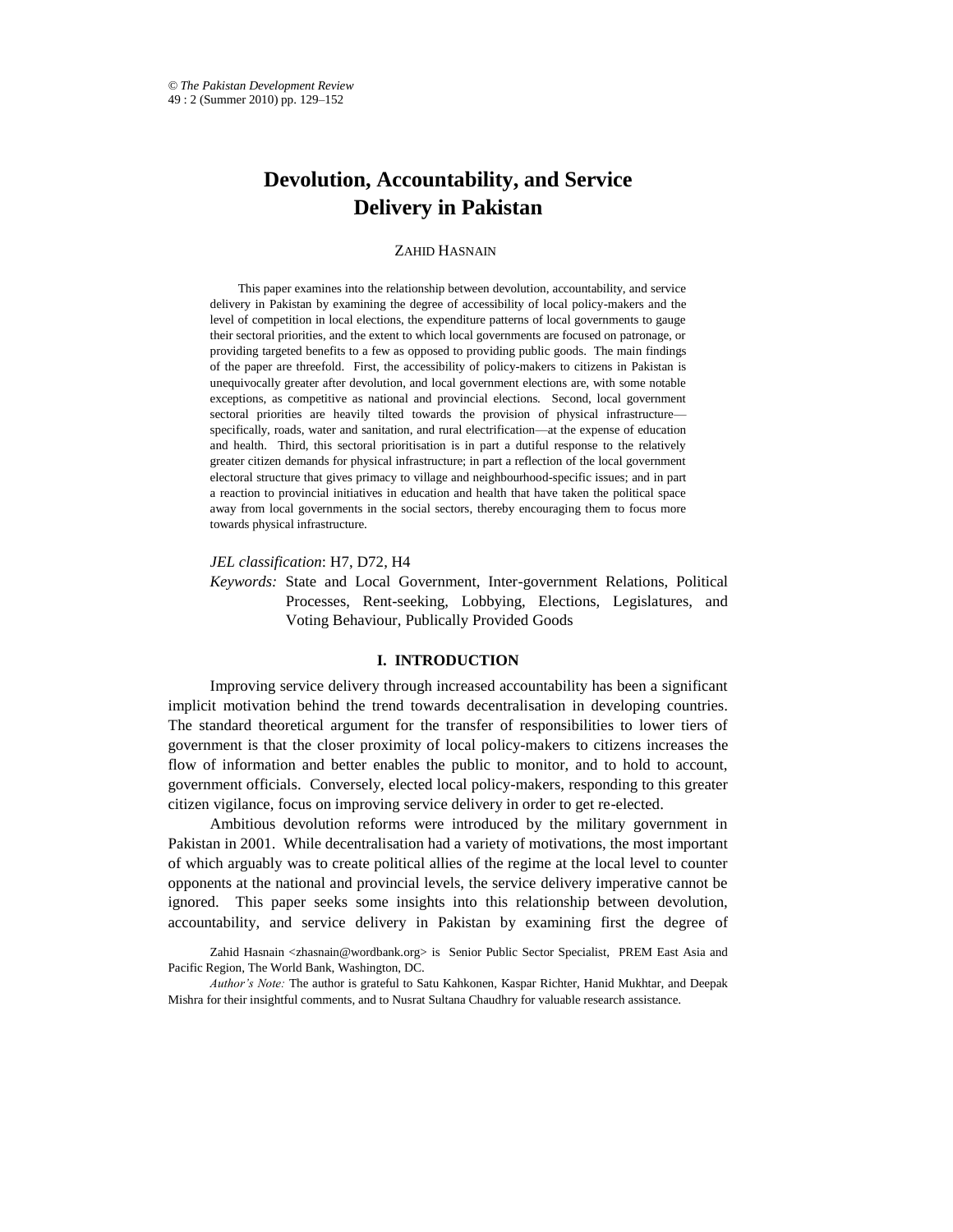accessibility of local policy-makers and level of competition in local elections, and second the expenditure patterns of local governments to gauge their sectoral priorities, and the extent to which they are focused on patronage, or providing targeted benefits to a few, as opposed to providing public goods.

Local governments in Pakistan do not exist in isolation, and any discussion of local government accountability must take into consideration the inter-governmental framework and the actions by higher tiers of government, particularly the provincial government, in sectors that are formally devolved. As a large literature shows, given that local governments generally have limited tax bases and must rely on inter-governmental transfers for most of their resources, this framework has important bearing on local incentives. Therefore, the relationship between devolution, accountability, and service delivery in Pakistan can only be analysed in the context of a given inter-governmental framework and a given set of provincial interventions.

Three conclusions are drawn from the analysis. First, the accessibility of policymakers to citizens in Pakistan is unequivocally greater after devolution, and local government elections are, with some notable exceptions, as competitive as national and provincial elections. Second, local government sectoral priorities are heavily tilted towards the provision of physical infrastructure—specifically, roads, water and sanitation, and rural electrification—at the expense of education and health. Within these sectors, particularly in water and sanitation and rural electrification, the focus is on small, neighbourhood and even household specific schemes, which can be characterised as the provision of targeted, private goods. Third, this sectoral prioritisation is in part a dutiful response to the relatively greater citizen demands for physical infrastructure; in part a reflection of the local government structure whereby the district political leadership is accountable to an electoral college of directly elected union councillors whose constituency is the village and neighbourhood; and in part, as elaborated in detail, a reaction to provincial initiatives in education and health that have taken the political space away from local governments in the social sectors thereby encouraging them to focus more towards physical infrastructure.

An important caveat is that this paper does not go beyond an expenditure analysis in gauging the impact of decentralisation on service delivery. Sector governance, specifically managerial capacity, merit-based recruitment of service providers, and the ability hold staff to account, is perhaps even more important in improving outcomes. The reason these issues are not taken up, and as will be elaborated later, is that local governments in Pakistan have very limited authority over these staff. The paper also does not discuss social outcomes as these are very difficult to attribute solely to the actions of any one particular tier of government.

The paper is structured as follows: The next section provides the theoretical framework for the link between decentralisation and service delivery. Section III briefly describes Pakistan's local government system, focusing on the political, fiscal, and administrative aspects of decentralisation. Section IV examines the question of political accountability of local governments in Pakistan, looking at both direct citizen contacting as well as electoral accountability. Section V, which is the core of the paper, addresses the issue of service delivery by analysing the sectoral composition of development expenditures, the average size and type of typical local development schemes, and trends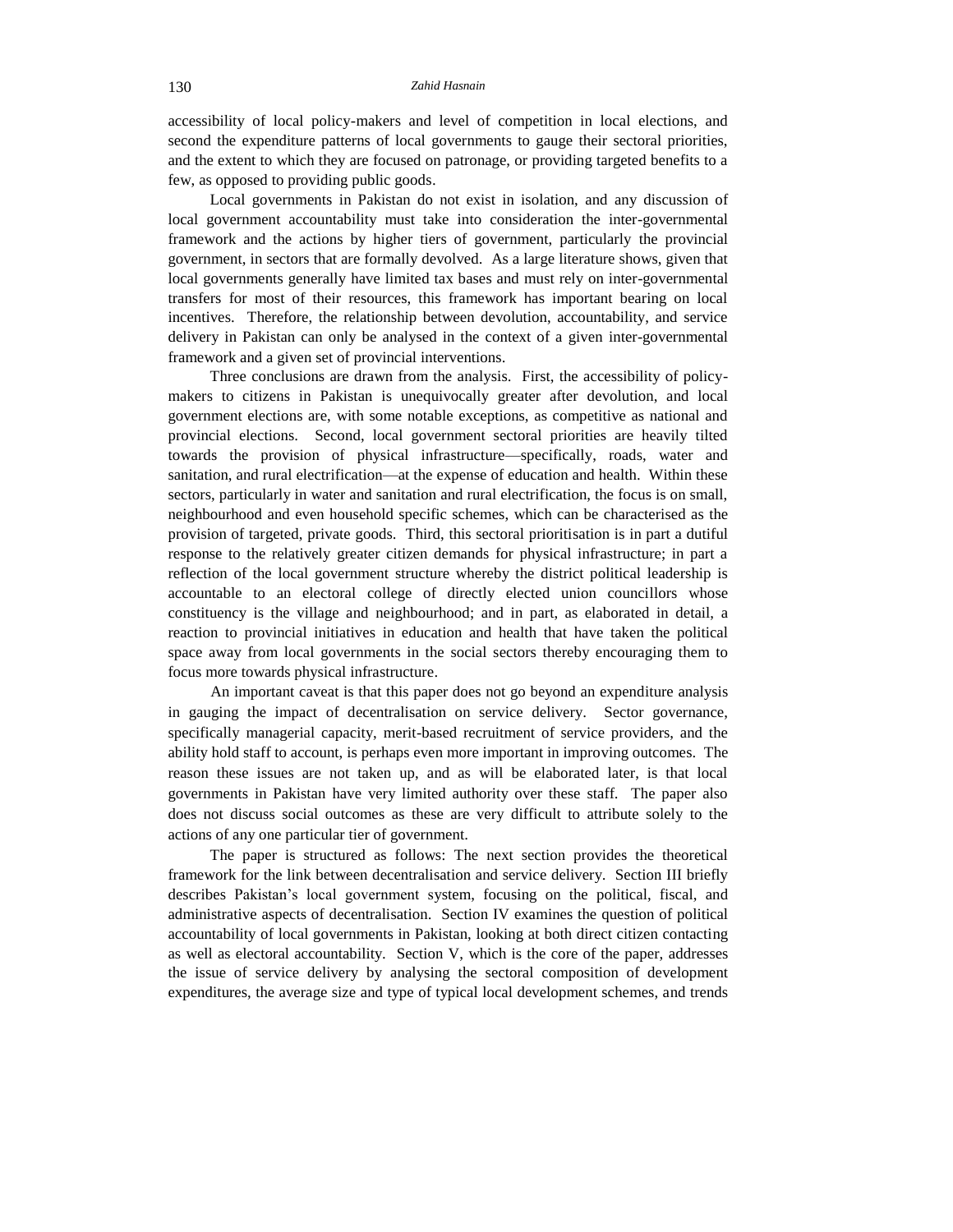in non-salary recurrent expenditure to estimate the emphasis on operations and maintenance as opposed to new investments. This expenditure analysis is limited to the province of Punjab, as this is the only province where local governments exercise a significant degree of discretion over the resources at their disposal. Section VI concludes with some policy implications.

# **II. THEORETICAL FRAMEWORK**

The evidence on the impact of decentralisation on service delivery is mixed. Some studies, such as Faguet (2001) on Bolivia, demonstrate that decentralisation resulted in a huge shift in public spending in favour of smaller and poorer municipalities. Bardhan and Mookherjee (2004), show that inter-village allocations of credit, resources for local infrastructure and employment for the poor, and development grants from upper levels of government in the Indian state of West Bengal exhibited poorer targeting than allocations of these resources within villages by local governments. Other studies argue that decentralisation increased elite capture and corruption. A World Bank study of village governments established in Indonesia in 1979 showed that accountability of village heads to the villagers was very weak, with a negligible number of village proposals included in district budgets [World Bank (2001)]. A cross-country investigation by Triesman (2002) found that decentralisation was significantly associated with measures of corruption.

The reason for this mixed record is, as argued in Ahmad, *et al.* (2004), that improvements in public service delivery require three strong relationships of accountability between the different actors in the service delivery chain. These actors are illustrated in Figure 1. First, poor people must be able to hold policy-makers accountable; second policy-makers must be able to hold service providers accountable; and third the inter-governmental framework between national and local policy-makers must be conducive to improving service delivery. The authors refer to these relationships as the 'long-route of accountability' as opposed to the short route under which in a private, competitive market poor people, as customers, could hold providers directly accountable. Weaknesses in public service-delivery can be attributed to breakdowns in any one or all of these links.



**Fig. 1. A Framework for Decentralised Service Delivery**

*Source*: Ahmad, *et al.* (2004).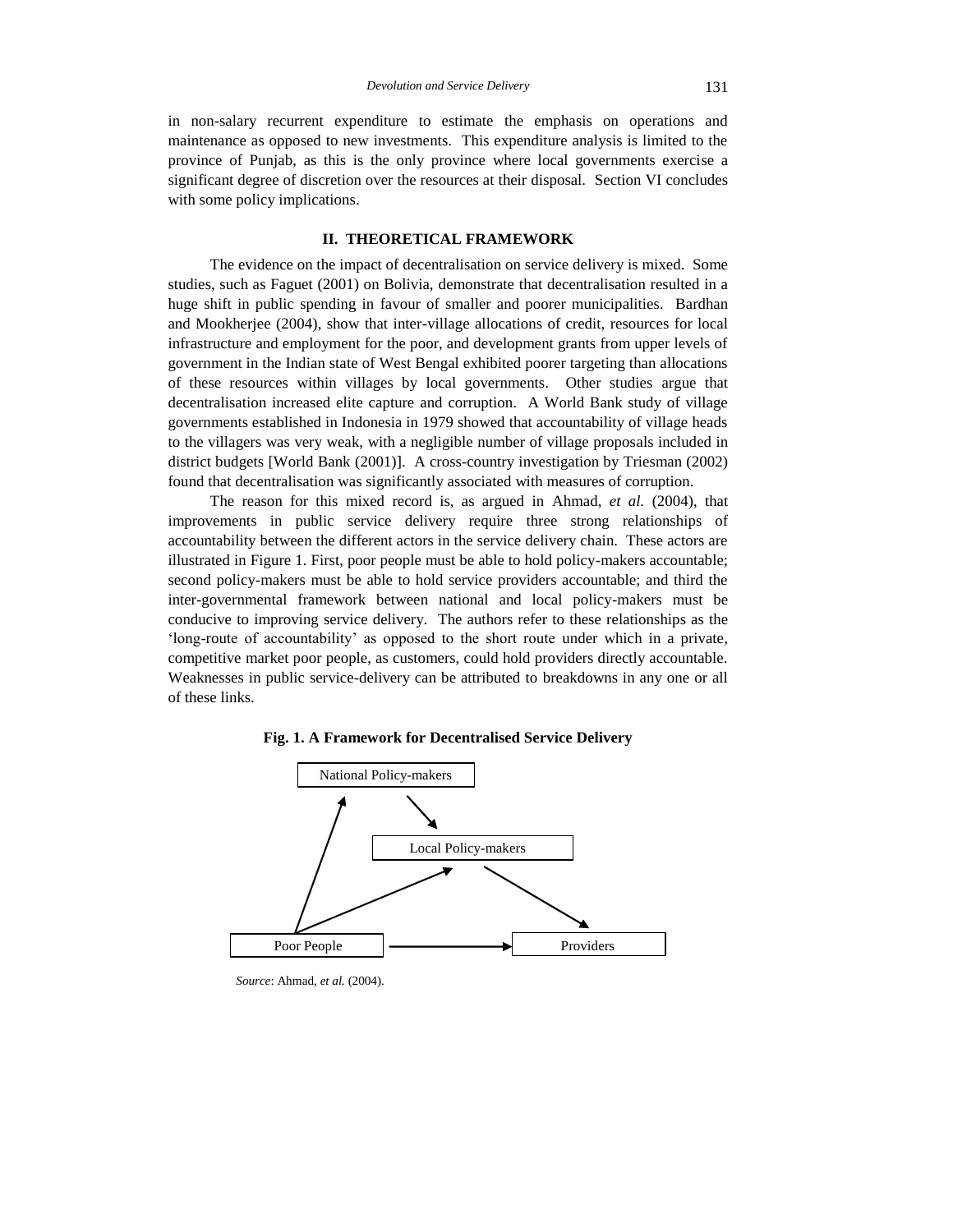## **Holding Policy-makers Accountable**

On the first part of the accountability relationship, the conventional wisdom, as mentioned, is that decentralisation improves accountability as voters are better able to monitor the actions of policy-makers given their relative proximity, and policy-makers in turn, seeking re-election, are responsive to voter demands. Since the median voter in a developing country is poor, and improvements in basic education, health and physical infrastructure services help the poor, this responsiveness results in better service delivery.

To evaluate this claim one must first understand why any democracy could produce outcomes that hurt the median voter. A large and growing literature on the subject has shown that political market failures, arising primarily out of information asymmetries, are the main reason for the non-accountability of elected officials to the public.<sup>1</sup> The key question therefore, is whether local governments are less prone to these political market failures.

Politicians care about getting elected, and they will focus on policies and will emphasise expenditure in areas that will maximise their electoral fortunes. Importantly, getting elected is also crucially contingent on information—specifically, it requires that voters are able to connect improvements or deteriorations in their welfare to the actions of a particular politician. In other words, politicians must be able to credibly take credit for these improvements. This importance of information implies that politicians are likely to be more responsive to the better informed group of citizens, and as a result focus more on private goods, or targeted benefits, as opposed to public goods that benefit the majority.

Some public goods, such as the provision of roads, are much quicker to implement and easier to verify and credit to the efforts of a particular politician, than others, such as better quality healthcare or education. As World Bank (2003) points out, education and health place very high informational demands on voters as these are transaction-intensive services with outcomes that are crucially dependent on the behaviour of providers that are very difficult to monitor. Therefore, given a menu of demands, one would expect politicians to focus more on roads and other physical infrastructure, and less on education and health.

While some public goods like roads will get more attention than others, individualspecific favours will in general receive even greater priority. The reason is that demands for public goods and for individual-specific favours differ in the relative ease with which preferences are transmitted to policy-makers. Individual contacting for particularised benefits places the least organisational demands on citizens, and presents the clearest relationship between action and result. Demands for public goods entail free-rider problems and are therefore much more difficult to organise. Since individuals are much more likely to lobby for private goods, they are also likely to be much more informed about whether or not this demand was satisfied, and whether or not this fulfilment was due to the efforts of their elected representative. For example, people will observe how helpful the local representative's office was, how much attention was paid to them, and what were the impressions of others waiting in line, and obviously whether they received the benefits. By contrast, improvements in service delivery will be much harder to measure.

<sup>1</sup>Important recent works in this literature include Persson and Tabellini (2000), Keefer (2002), Keefer and Khemani (2003), Besley, *et al.* (2004).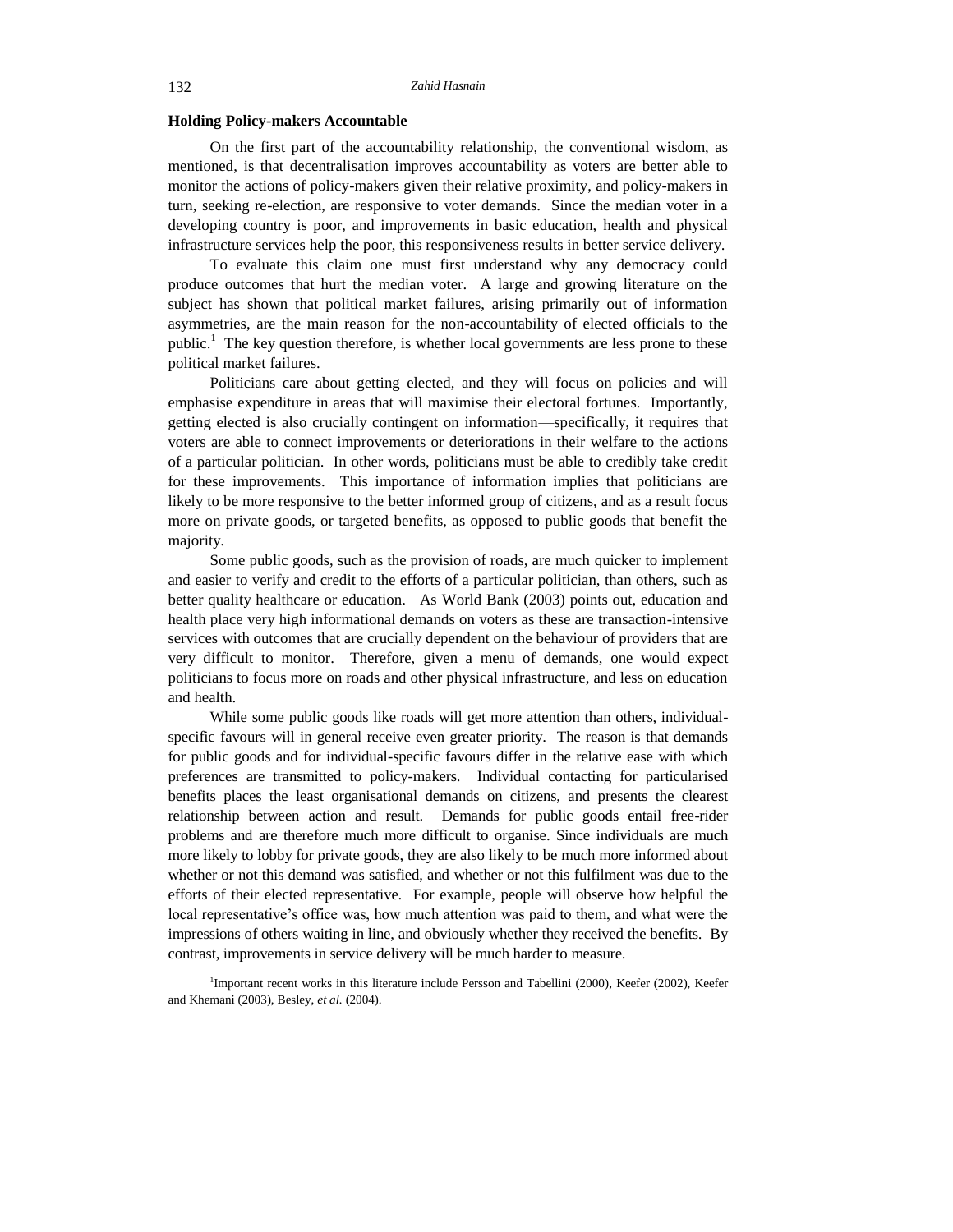The key question is whether local governments are better able to resolve these political market failures than provincial or national governments. On the one hand closer proximity might ameliorate some of these information problems that lead to political market failure. On the other hand, and as per the classic argument against decentralisation, articulated first by James Madison in the Federalist Papers, local governments may be more prone to élite capture as there will be fewer distinct political groupings in smaller jurisdictions, less media coverage compared to national elections, and less costly for élites to purchase the votes of less-informed voters.

## **Holding Providers Accountable**

In order to be able to act on the demands imposed on them by citizens, policymakers must be able to hold the bureaucracy accountable for actually delivering these services. In general, mechanisms for monitoring and disciplining front-line providers such as teachers are weak in developing countries. Decentralisation can further exacerbate these problems, as administrative devolution usually lags behind political and fiscal decentralisation, and local policy-makers have limited authority over the staff assigned to them.

## **The Inter-governmental Framework**

Local governments' incentives for improving service delivery are significantly influenced by the allocation of expenditure responsibilities between the local and higher tiers of government; the assignment of taxes across these levels; the design of the intergovernmental grant system; and the budgeting and monitoring of fiscal flows between different tiers of government.<sup>2</sup> The literature posits that expenditure and tax assignments should be based on considerations of economies of scale, spillover benefits, tax efficiency and equity issues. In general these considerations imply that local governments are unable to meet most of their resources through taxes, and must rely on intergovernmental grants, which creates problems of soft-budget constraints and may weaken service delivery incentives. An effective fiscal transfer system should be predictable and formula-driven, consisting of a good balance between unconditional grants, to provide local governments' expenditure discretion, and conditional grants, to enable the centre to directly specify some accountability for service delivery.

Effective expenditure assignments are also important from the perspective of political market failures. As noted earlier, to be motivated to deliver public goods, politicians must be able to effectively claim credit from voters for providing such goods to them. With multiple tiers of government, voters might have little knowledge about which tier of local government is responsible for which functions. Even though the responsibilities of the different tiers of government are clearly defined, it is likely that opportunistic politicians will exploit voters' relative lack of knowledge by avoiding responsibility for their own lack of efforts or claiming credit for others' actions in providing public goods. If voters are likely to be grateful to all the tiers of government when public goods increase, even if only one government contributed, then the incentive to provide that public good is diminished.

<sup>2</sup>Ahmad, *et al.* (2004).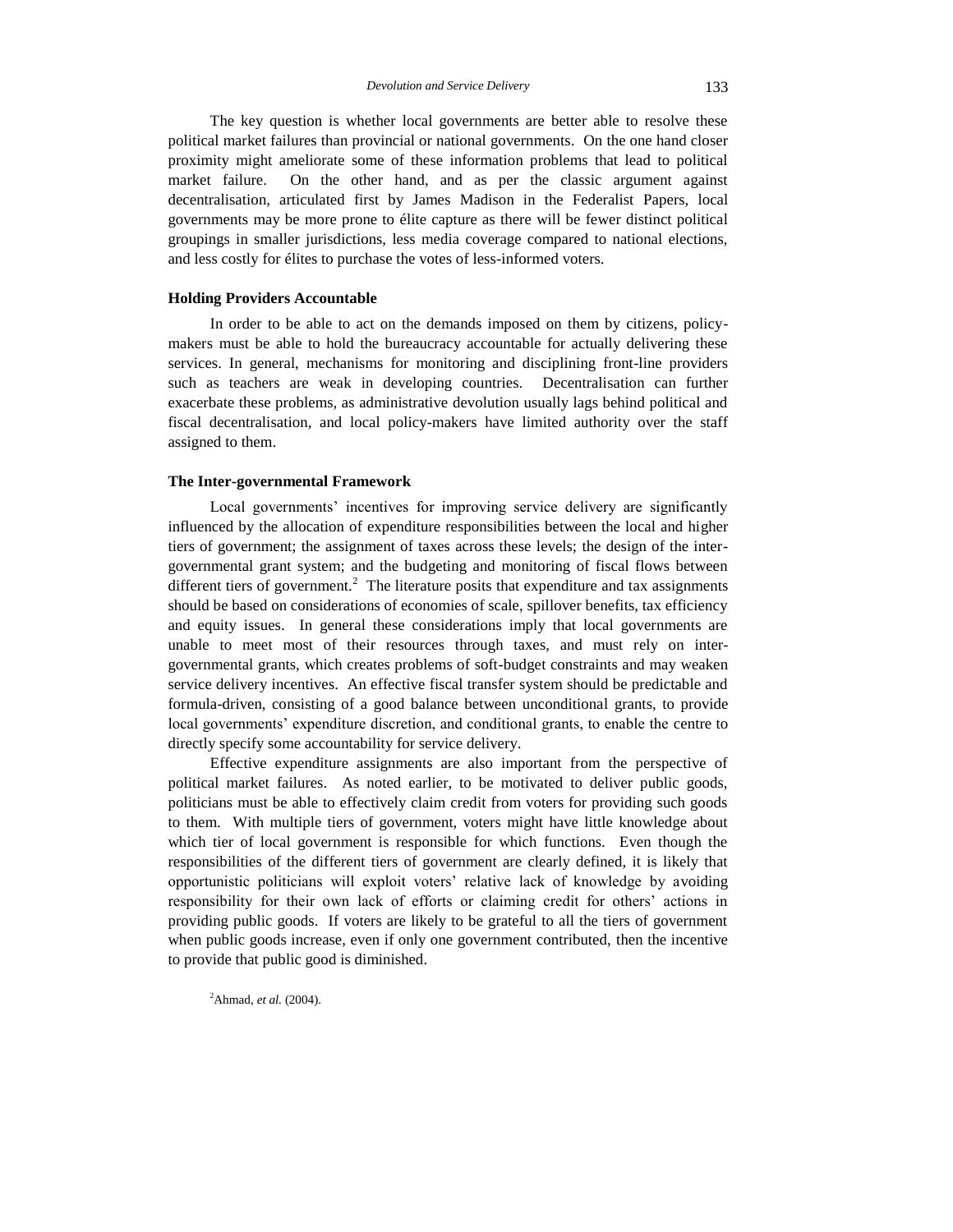There is some cross-national evidence to support this argument. A recent econometric study found that the number of tiers of government was positively associated with corruption, and negatively with the number of paved roads or infants inoculated.<sup>3</sup>

After briefly describing Pakistan's local government system in the next section, the paper examines two of these three relationships of accountability: the ability of the public to hold local policy-makers accountable, and the expenditure priorities of local governments in the context of the inter-governmental expenditure and fiscal framework. The third link, the ability of local policy-makers to hold the bureaucracy accountable for service delivery improvement, is not looked at in detail as this authority is very limited in Pakistan.

## **III. PAKISTAN'S LOCAL GOVERNMENT SYSTEM**

Devolution in Pakistan has significantly changed the provincial and sub-provincial government structure, with the main responsibility for the delivery of education, health, water and sanitation, roads and transport, and agriculture services devolved to local governments. New political structures for local governments have been created, new arrangements for inter-governmental sharing of resources have been established, large numbers of staff have been transferred from provincial to local governments, and an entire new administrative system has been set up at the local level.

Politically, the formerly deconcentrated provincial bureaucracy in the abovementioned sectors has been placed under the authority of elected local governments. Specifically, the devolution reforms created a three-tier local government structure at the union, tehsil, and district levels, with each government headed by a *nazim* to whom the local bureaucracy is formally answerable. The electoral system is mixture of direct and indirect elections. Members and nazims of the union council are directly elected, with one-third of the seats in these councils reserved for women, peasants and minorities; two-thirds of the members of district and tehsil councils are the union council nazims of that particular district and tehsil respectively and hence are directly elected as well, and the remaining seats are reserved for women, peasants and minorities, who are elected indirectly by an electoral college consisting of all union councillors. Importantly, district and tehsil nazims are also indirectly elected by the elected union councillors, and therefore need not command a majority of the public vote to hold office.

Fiscally, a fairly elaborate 'rule-based' resource transfer system between the province and local governments has been created in the shape of the Provincial Finance Commission Awards. These awards divide provincial resources, consisting of both federal transfers and provincial taxes (and in some cases non-tax revenues), into provincial retained and allocable amounts, the latter of which is transferred to local governments. While the horizontal distribution of these funds across local governments is formula-based (based on population and an index for backwardness), the vertical distribution that determines the retained and allocable amounts is largely at the discretion of the province. Moreover, while the allocable amount is in theory at the discretion of local governments, and is non-lapsable, most of these resources are spent on personnel costs, with wages de facto set by the federal government. The level of local government autonomy over spending will be discussed in more detail in Section V.

 $3$ Triesman (2002).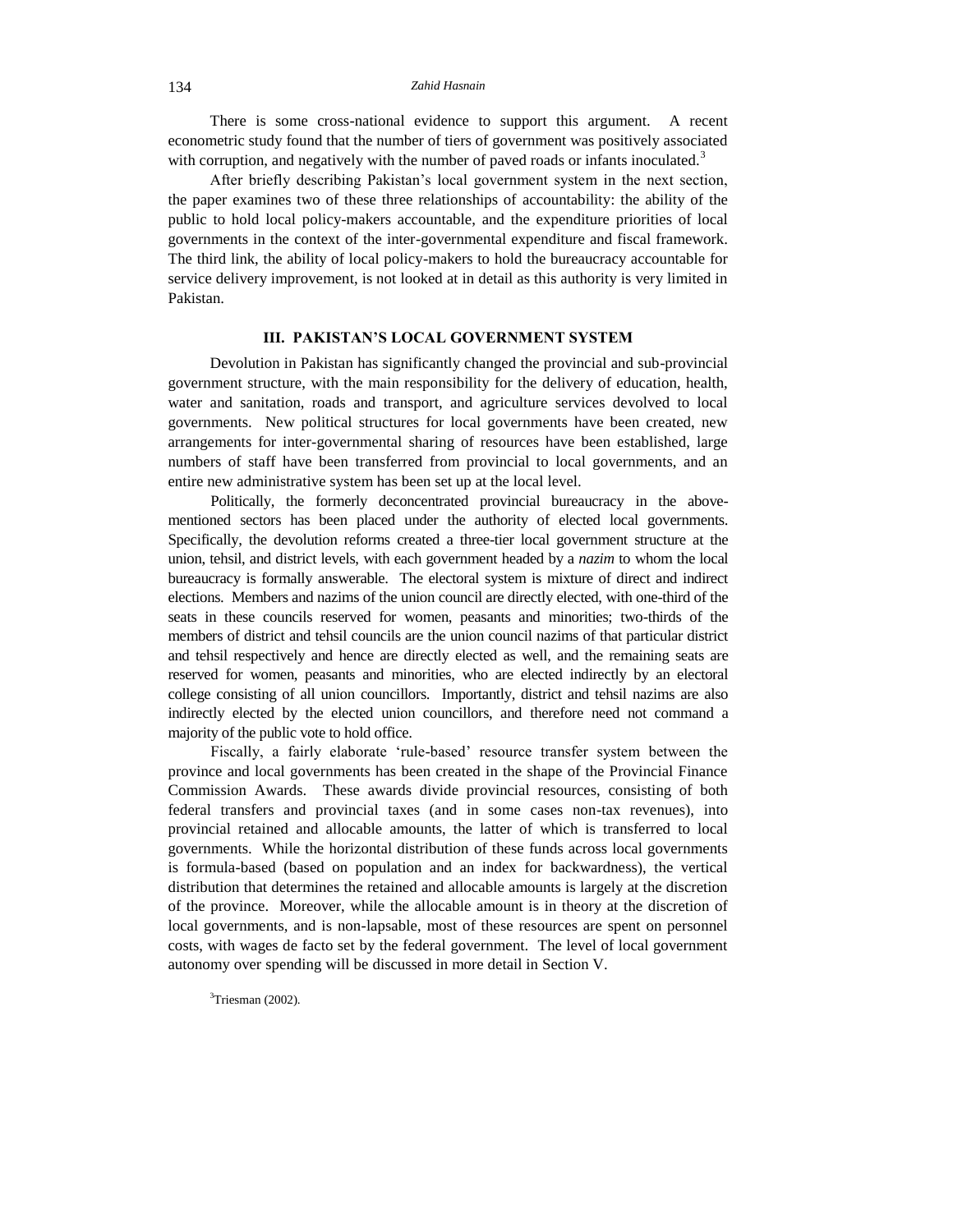Administratively, as discussed, the formerly deconcentrated bureaucracy is now on paper answerable to the locally elected leadership. The pre-devolution head of the district administration, the Deputy Commissioner, who used to report to the provincial bureaucracy, has now been replaced by the District Coordination Officer (DCO), who reports to the district nazim. The DCO in turn supervises a team of Executive District Officers (EDOs) who head each of the devolved departments at the district level. In all but one of the provinces (Balochistan), administrative authority—i.e., authority over appointment, promotion, transfer, and disciplinary proceedings—over non-officer staff in the devolved departments has been transferred to the DCOs, EDOs and in some cases junior officers in the districts.

Crucially however, these devolved staff remain provincial employees and therefore, despite these formal changes the nazim has limited administrative control over the local bureaucracy. The officers in the local government—the DCOs, EDOs, and junior officers—continue to be formally posted and managed by the province, and this administrative control permeates downwards to the frontline service providers.

# **IV. POLITICAL ACCOUNTABILITY**

Citizens can hold policy-makers accountable through two channels: first, through actively contacting policy-makers, either individually or collectively in the form of interest groups, with specific demands, sometimes backed up with financial contributions; and second, through the ballot box by voting out officials who were unable to satisfy these demands. How has devolution impacted these two channels of enforcing accountability in Pakistan?

# **Citizen Contacting**

Any visit to a local government office will reveal that the degree of access of citizens to their representatives has increased considerably after devolution. This increase was in many ways inevitable—with hundreds of union councillors in all parts of a district, citizens now have multiple channels for conveying their problems to the government. Anecdotal evidence suggests that on average 50-60 people meet with councillors on a daily basis, and if one multiplies this by the number of councillors it is clear that the quantum of information flowing upwards from citizens to elected representatives has increased by several orders of magnitude as compared to the predevolution set-up [World Bank (2004)].

Figure 2 provides some survey-based confirmation of this perception. In 2005, approximately 25 percent of households reported having some contact with their union councillors over the preceding twelve months (left panel), up from 22 percent in 2001. Over 60 percent of the households stated that they would approach a union councillor or nazim for their problems, as compared to only 10 percent who said that they would approach members of the provincial or national assembly (MPA or MNA), again reflective of the increase in accessibility of policy-makers after devolution.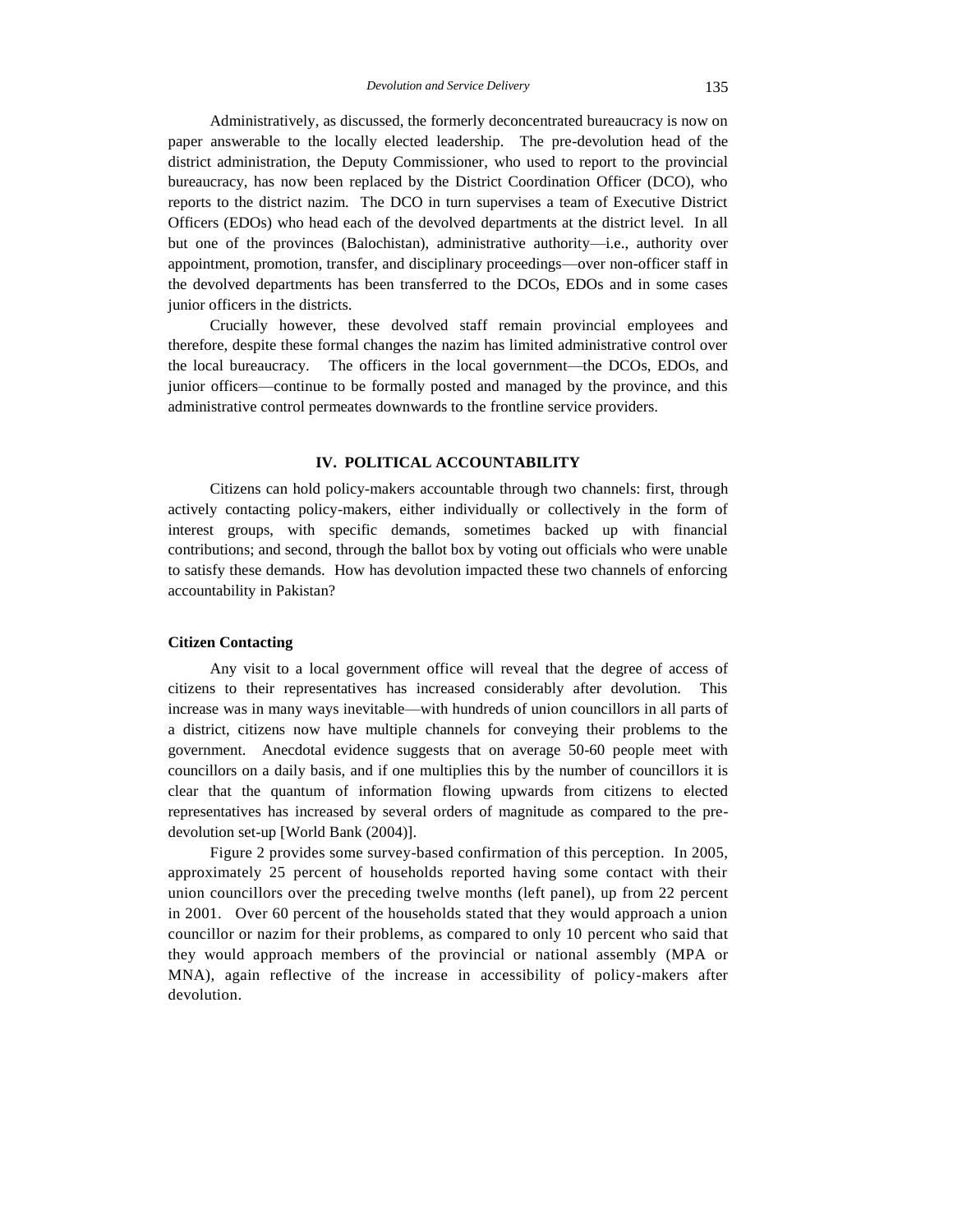

**Fig. 2. Citizen Contacting of Union Councillors**

 *Source*: DTCE (2005).

The survey also revealed that most of the reasons for contact with union councillors cited by male and female respondents alike, related to personal issues, such as financial support, the issuance of identity cards, a police problem, or some form of dispute.Those who contacted for reasons of service delivery did so regarding mainly about water, roads, and electricity. Less than 2 percent of the respondents approached local officials for education and health matters. Clearly, this suggests that increased proximity and greater accessibility of policy-makers does not necessarily imply that pressures for improving social service delivery increase; it may imply that while elected officials may be less able to shirk their responsibilities to their respective constituencies, they may also be consumed by satisfying the personal demands of voters, or demands for improving physical infrastructure.

## **Electoral Accountability**

As discussed, an argument against local government accountability is that local government elections may not be as competitive as national elections, due either to relatively lower citizen interest and media coverage, or élite capture. The competitiveness of local government elections can be examined along three dimensions: (a) voter turnout; (b) the level of contestation (percent of seats filled by contest between 2 or more candidates); and (c) level of partisan politics, or the number of independent candidates who win relative to candidates who are affiliated with political parties. The first two indicators are almost self-evident—the higher the voter turnout and the greater the level of contest for individual seats, the more 'representative' a candidate. With regards to the third indicator—partisan affiliation—it can be argued that intensity of election campaigns is likely to be higher when political parties are involved as opposed to when independent candidates are contesting, primarily because candidates affiliated with political parties have greater resources at their disposal for their campaign. Partisan politics is also likely to impact the first two indicators and lead to a higher voter turnout and greater contestation.

As Figure 3, left panel shows, voter turnout in union council elections in Pakistan has been higher than national elections—for example, their was a 48 percent turnout in the 2005 local government elections, as compared to a 42 percent turnout in the 2002 national assembly elections—indicating that citizens are if anything more interested in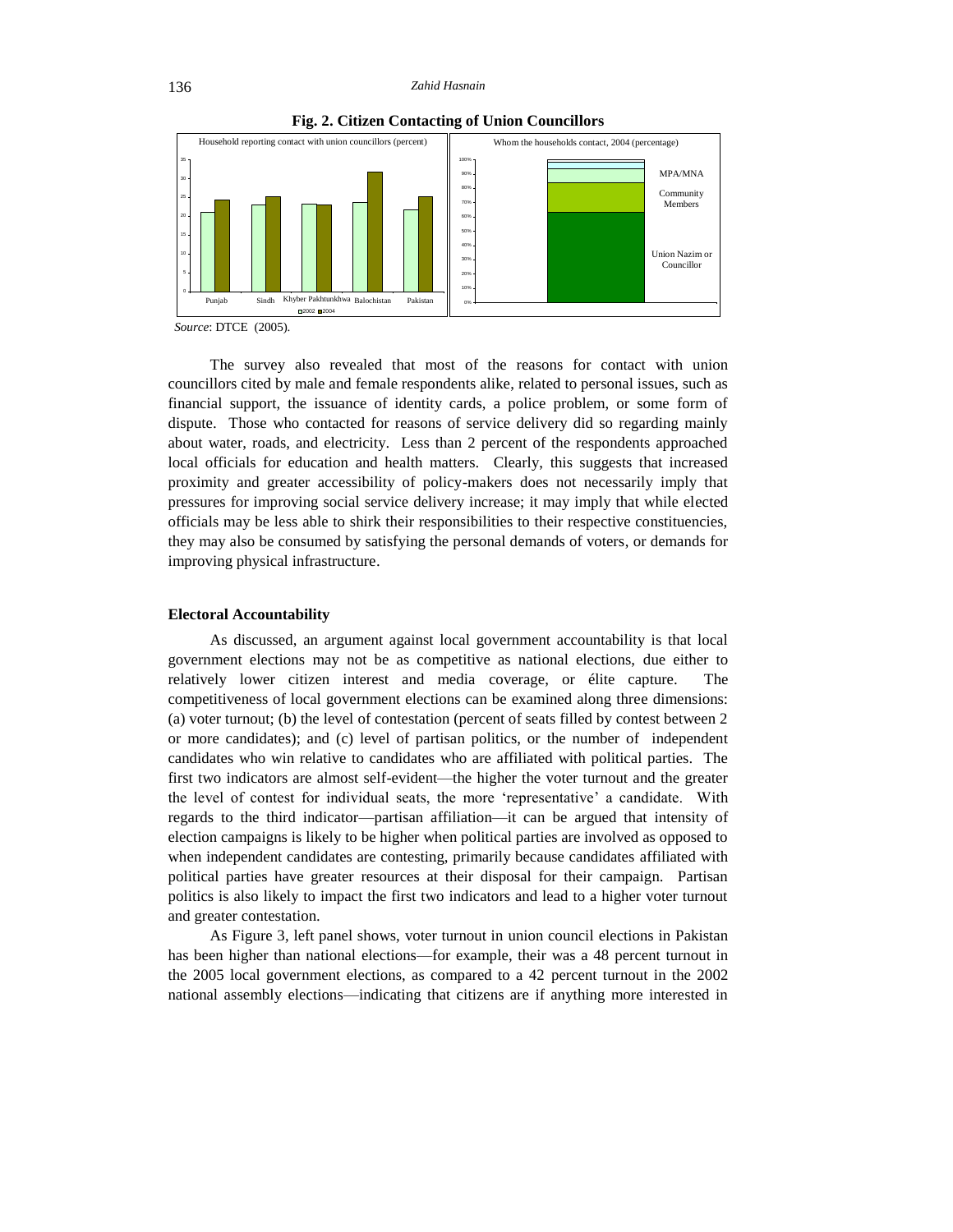local issues than national ones. Turnout varied considerably across the provinces, from a high of 54 percent in Punjab to a low of 31 percent in Balochistan, but was in all provinces higher than the turnout in the national elections.



**Fig. 3. The Competitiveness of Local Government Elections**

The level of contestation, with one notable exception, has also been considerable. In Punjab, Sindh, and Khyber Pakhtunkhwa in only 6 percent, 12 percent, and 11 percent respectively of the seats in the 2005 elections were candidates returned unopposed (Figure 3, right panel). By contrast, in the Balochistan local government elections of 2001 almost 40 percent of the union council seats were uncontested, a number far higher than in any election at the national or provincial level, and reflected the fact that in many cases the elections were managed up front by tribal elders with the aim of ensuring adequate representation of most of the sub-tribes and clans that were politically important in the district. The 2005 elections appear to have been more competitive, with the number of uncontested seats in the province declining to 17 percent.

Political parties are by law not allowed to participate in local government elections, and candidates have to compete on an individual capacity. However, in reality the vast majority of candidates in the local elections belonged to one or another of the established political parties, and the resources of these parties were, again with the notable exception of some districts in Balochistan, utilised in the campaigns [World Bank (2004)]. The nature of local partisan politics appears to be quite similar to that at the provincial level—in the districts of Punjab for example, traditional patron-client or factional politics based on *biraderis* (patrilineal networks) were the main basis for political mobilisation [Cheema and Mohmand (2005)].

The indirect election of the district and tehsil nazim implies that the relative competitiveness of union council elections does not automatically translate into the electoral accountability of these key local policy-makers. The re-election of an incumbent district or tehsil nazim is dependent not on voters but on a few hundred union councilors and therefore, downward accountability is dependent on the degree to which union councillors act as agents of the public, and the extent to which nazims have an incentive to listen to councillors.

One uniform way that district nazims have responded across districts to this dependence on union councillors is by allocating some portion of the district development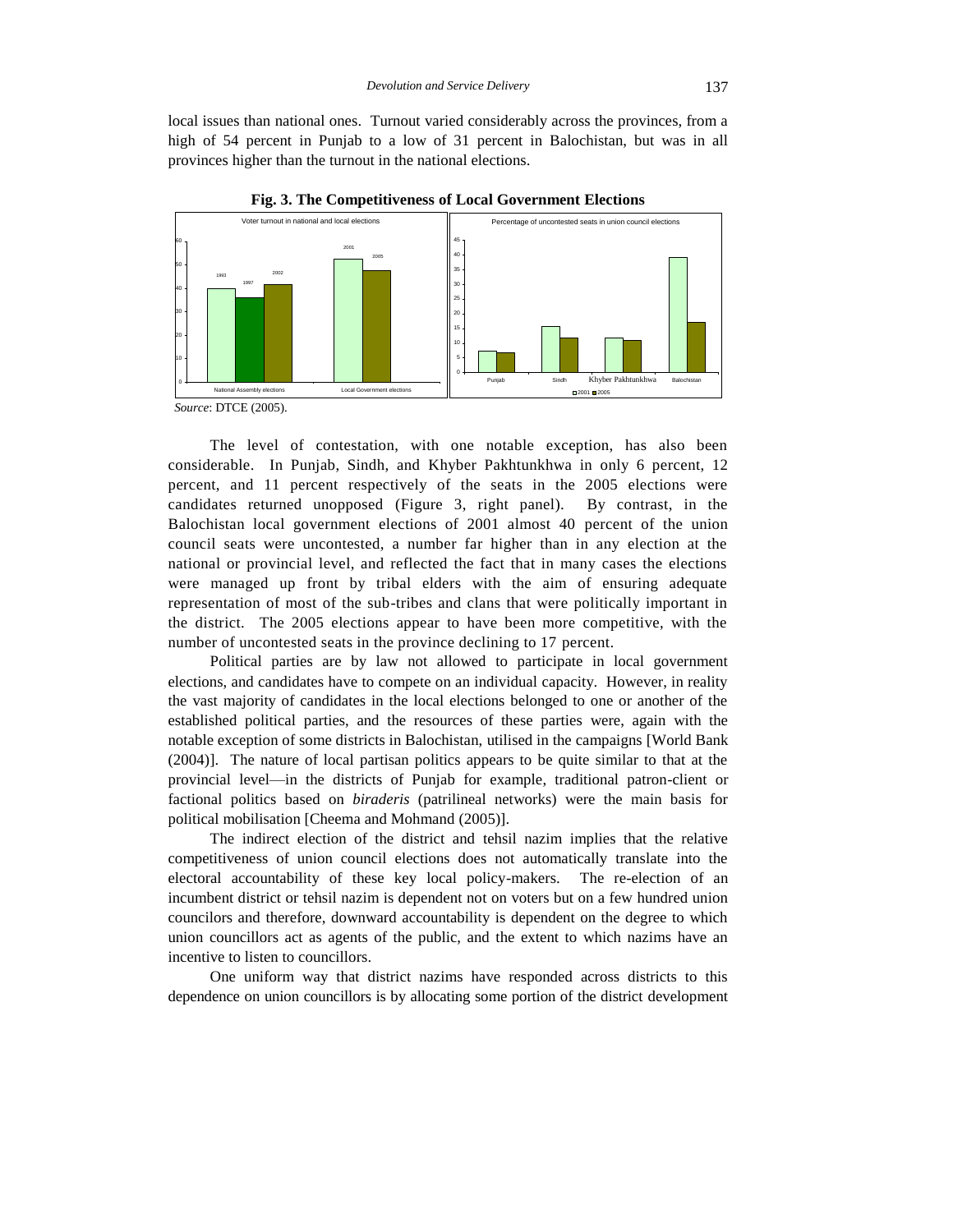budget to each individual union nazim to be used at his or her discretion. This is the equivalent of the MPA and MNA funds that have been constituted at the provincial and national levels respectively. However, the district nazim's relatively greater independent political standing—they are usually from established political families—also implies that the future electoral fortunes of union councilors are as much linked to their endorsement by the nazim. There are many examples of district nazims campaigning on behalf of union councilors in order to secure his own future re-election from a pliant electoral college [World Bank (2004)].

An interesting feature of local government elections is the relatively high degree of incumbency disadvantage of district nazims. As Figure 4 shows, only 24 percent of the incumbent district nazims were re-elected in the 2005 across Pakistan, as compared to 38 percent of members of provincial assemblies in  $1997<sup>4</sup>$  Across the provinces, only in Punjab were district nazims and MPAs equally disadvantaged, with 35 percent getting reelected. The incumbency disadvantage of nazims was particularly acute in Khyber Pakhtunkhwa and Balochistan, with only 13 percent and 11 percent of nazims getting reelected respectively.



**Fig. 4. Incumbency Disadvantage in Local Elections**

*Source*: Punjab (2007).

A district nazim's chances of getting re-elected also appears to be unrelated to citizens' satisfaction with basic services, or views about whether or not these services had improved, as indicated in the household survey data. As [Table 1](#page-10-0) shows, there is no association between citizen satisfaction with education, health, roads, and water supply services in a particular district, or whether the service had improved over the past year (as expressed in the PSLM survey of 2004-05), and the re-election of the district nazim.

<sup>4</sup>The 2002 provincial assemblies were not considered due to the complications caused by the intervening period of military rule.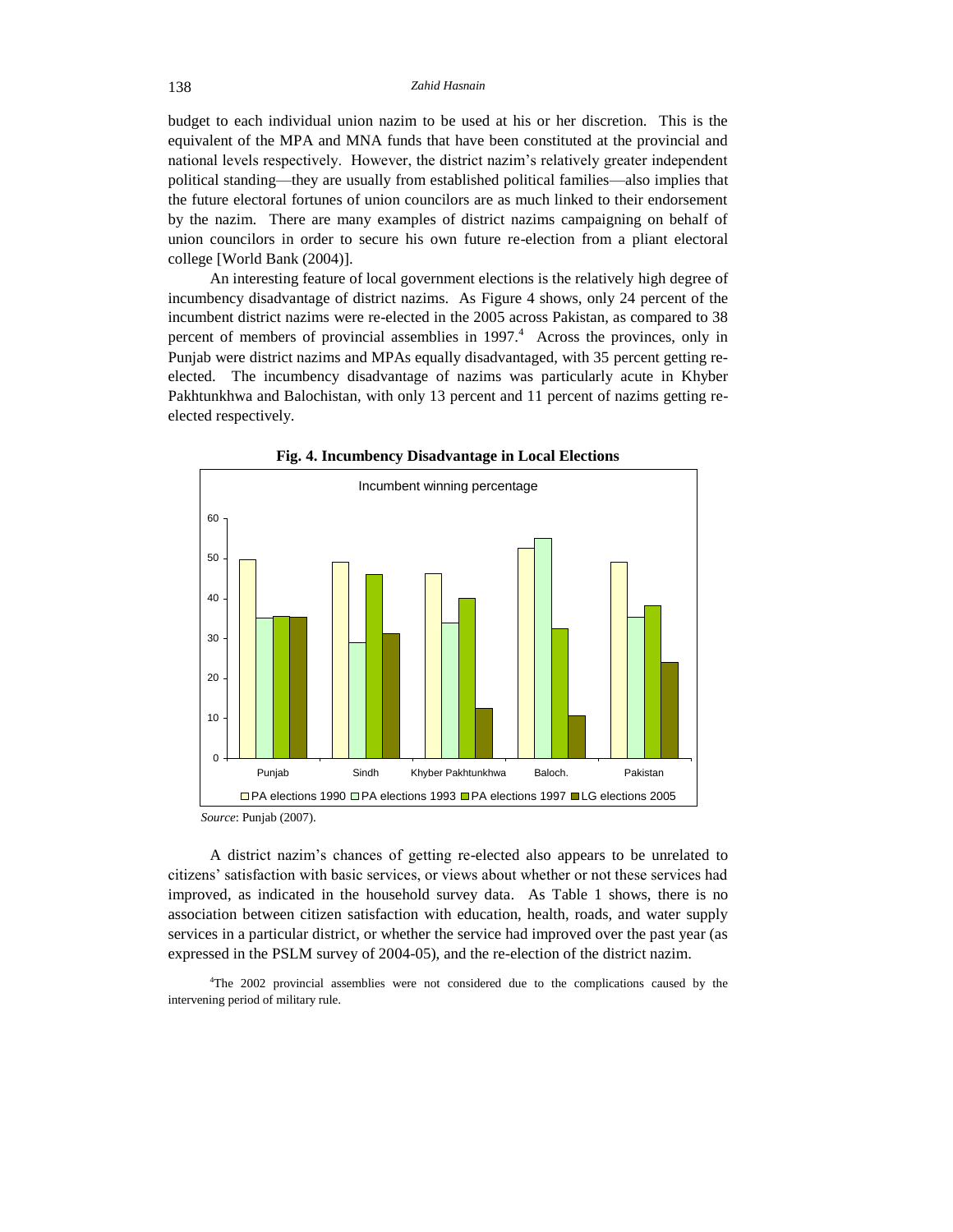| ۹ |  |
|---|--|
|---|--|

<span id="page-10-0"></span>

| correlates will the Election of a District Hazim |             |             |  |
|--------------------------------------------------|-------------|-------------|--|
|                                                  | Prob. of    | Prob. of    |  |
|                                                  | Nazim       | Nazim       |  |
|                                                  | Getting Re- | Getting Re- |  |
|                                                  | elected     | elected     |  |
| Citizen Satisfaction with:                       |             |             |  |
| <b>Basic Health Facilities</b>                   | $-0.13$     |             |  |
|                                                  | (1.88)      |             |  |
| Schools                                          | $-6.70$     |             |  |
|                                                  | (4.59)      |             |  |
| Roads                                            | 3.29        |             |  |
|                                                  | (2.58)      |             |  |
| Drinking Water Supply                            | 2.67        |             |  |
|                                                  | (2.79)      |             |  |
| Perceived Improvement (Over Past 12 Months) in:  |             |             |  |
| <b>Basic Health Facilities</b>                   |             | $-1.01$     |  |
|                                                  |             | (0.62)      |  |
|                                                  |             |             |  |
| Schools                                          |             | $-0.01$     |  |
|                                                  |             | (0.97)      |  |
| Roads                                            |             | 0.54        |  |
|                                                  |             | (1.08)      |  |
| Drinking Water Supply                            |             | 0.702       |  |
|                                                  |             | (1.78)      |  |

*Correlates with the Election of a District Nazim*

*Sources*: PSLM 2004/05 and data from the Election Commission of Pakistan.

*Note:* Logit regression; standard errors in parenthesis.

What does this data on re-election imply? First, incumbency disadvantage reinforces the fact that district nazim elections are indeed competitive and therefore political capture in its crudest form—that is, local monopoly control—is limited. Second, given the indirect election system this result may not be surprising since re-election depends on the support of a few hundred union councilors and may have nothing to do with citizens' perceptions of service delivery. Third, electoral accountability may exist but voters credit service delivery improvements not to the district nazim but to the provincial government, the prime minister, or other actors, or take other factors into account during elections.<sup>5</sup>

To conclude, while proximity of local policy-makers is unequivocally greater than that of provincial or national policy-makers, and local government elections appear to be reasonably competitive, the impact of this greater accountability on service delivery is unclear. The next section delves into incentives for service delivery by examining what district governments actually spend on.

 ${}^{5}$ Electoral manipulation is also a factor that cannot be ruled out. The provinces with high incumbency disadvantage—Sindh, Khyber Pakhtunkhwa, and Balochistan—also had a majority of incumbent district nazims that were in political opposition to the ruling provincial coalition, and anecdotal evidence does suggest that in part their failure to get re-elected was due to the provincial manipulation of the votes of their electoral colleges.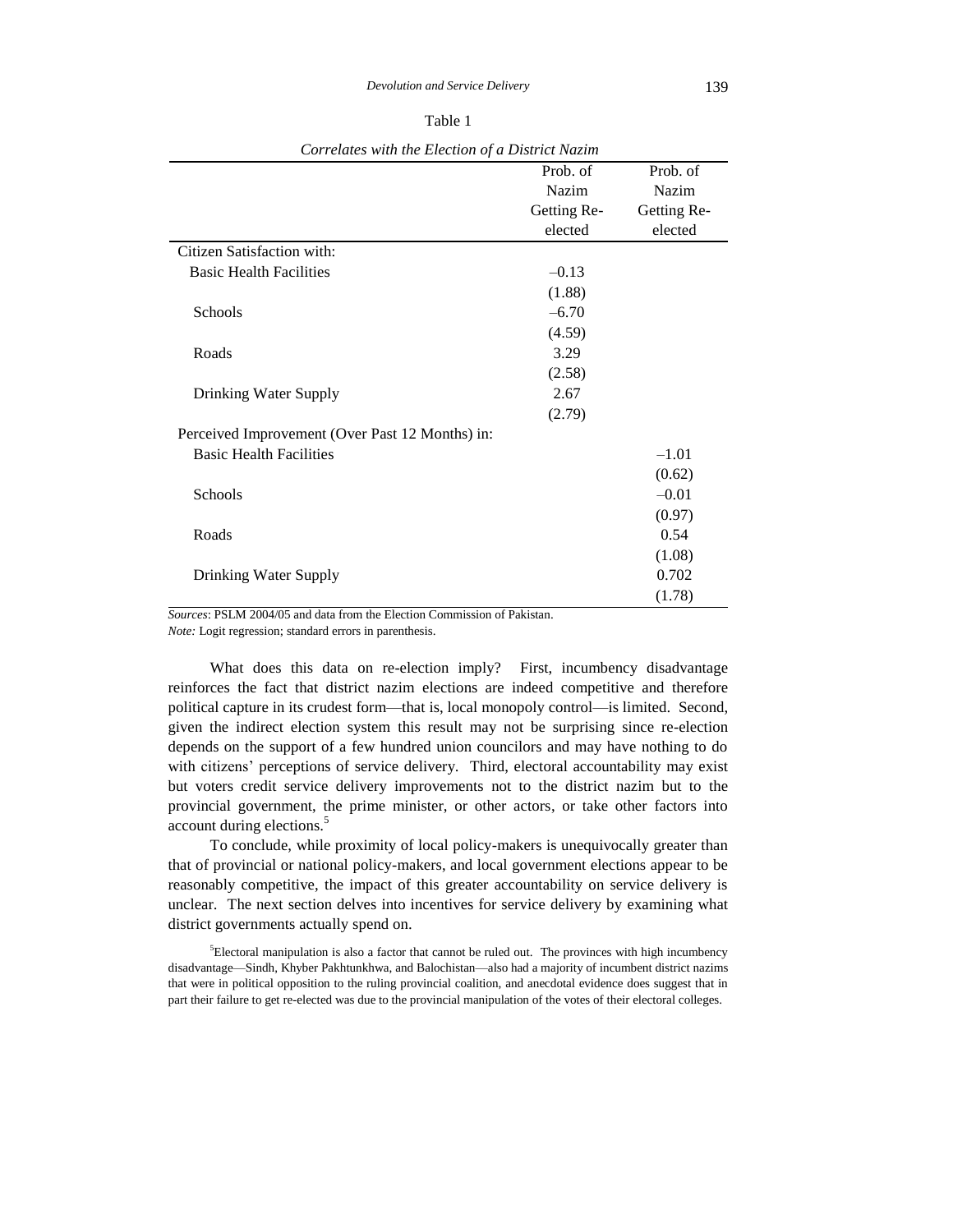# **V. LOCAL GOVERNMENT SECTORAL PRIORITIES**

This section attempts to uncover the political preferences of local policy-makers by analysing the expenditure priorities of district governments. For such an exercise to make sense it is crucial that local policy-makers have significant discretion over the funds at their disposal. The analysis therefore focuses on Punjab as local governments are the least fiscally constrained in this province. The focus is also primarily on development expenditures as these are both politically the most visible of government activities and where preferences are most revealed, and also the budgetary area where the greatest element of discretion can be exercised by local policy-makers.

We will attempt to gauge political preferences by (a) examining the sectoral composition of development expenditures as outlined in the Annual Development Plan (ADP), the budgetary document that provides this information; (b) the average size and type of typical local development schemes; (c) trends in non-salary recurrent expenditure to estimate the emphasis on operations and maintenance as opposed to new investments; and (d) the relative size of provincial spending in the devolved sectors in a district. A main finding from this analysis is that provincial priorities in the devolved sectors have had a significant impact on local preferences, and appear to have encouraged districts to focus more on the physical infrastructure sectors.

A major caveat before proceeding is the limitation of fiscal data on local governments. Consolidated ADPs of local governments are not being compiled; each district prepares its ADP as per its own format, and these to date have not been consolidated by the provincial planning or local government departments. The analysis for this paper is based on ADP data for 2006-07 received from 33 of the 35 districts of Punjab. This is the first time to our knowledge that a consolidated profile of the district development portfolio has been prepared.

## **Inter-governmental Fiscal Relations in Punjab**

Given their limited revenue base, local governments in Punjab are heavily dependent on inter-governmental transfers for their resources. The structure of intergovernmental fiscal relations is complex, with local governments receiving funds from a variety of sources over which they have varying degrees of discretion. These sources, as elaborated below, include transfers from the provincial and federal governments, as well as funds that are administered by local governments on behalf of the province and the federal government, in particular under the provincial Annual Development Programme and federal and provincial vertical programmes.

*The Provincial Allocable Amount:* The formula-based transfers in Punjab, as in the rest of Pakistan, are *de jure* determined by the Provincial Finance Commission Award. Until 2006-07, these were annual, interim awards; the Punjab Specification and Distribution of Provincial Finances Order, 2006 provided the first three-year award covering the financial years 2006-07 to 2008-09. The Provincial Consolidated Fund (PCF) determines the resources to be divided up between the provincial and local governments, and consists of federal transfers and provincial revenues, with deductions made on account of pensions, debt servicing, and other liabilities of the local government. The Award divides the PCF into the Provincial Retained and the Provincial Allocable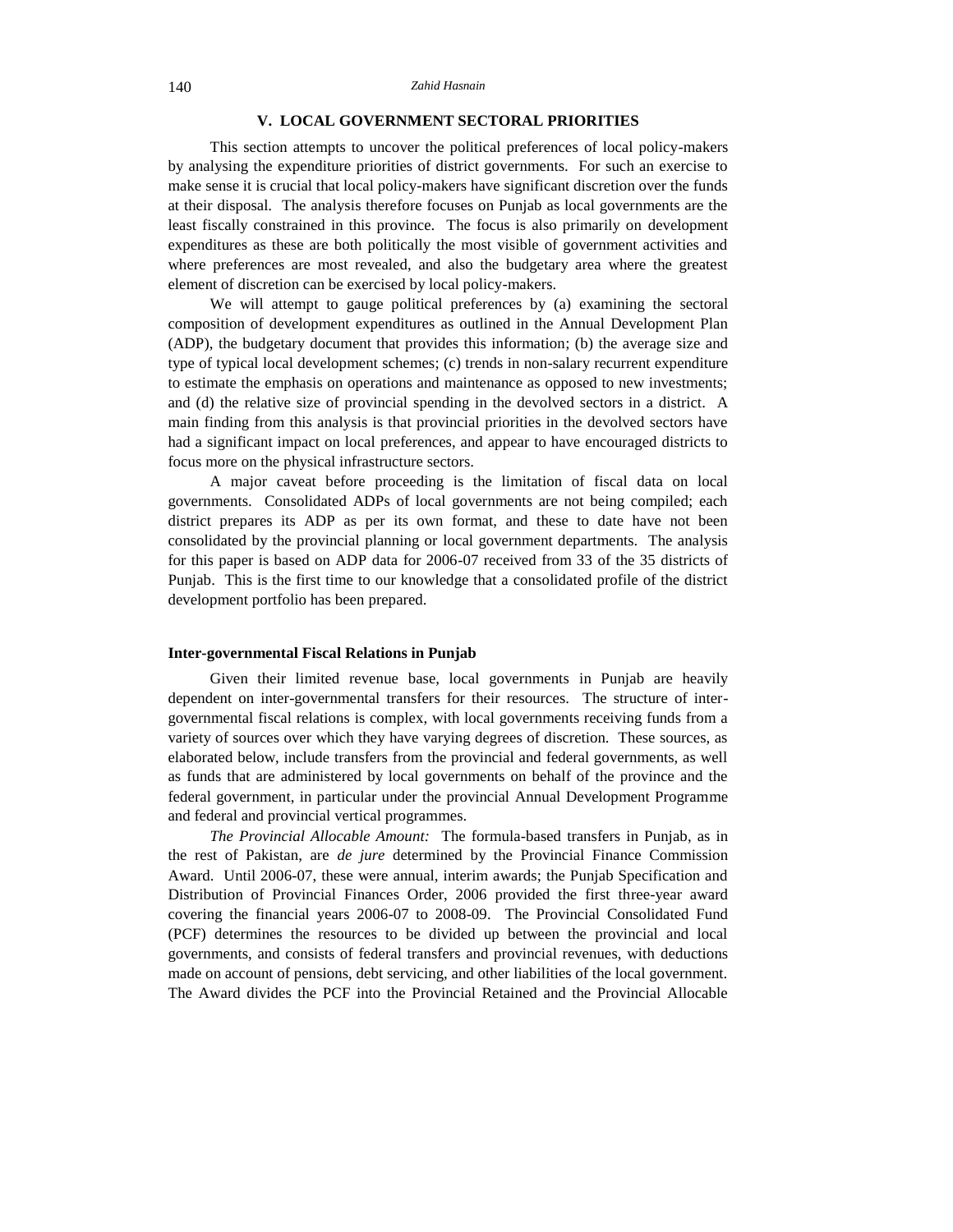amount in the ratio of 58:42, the latter of which is transferred to the local governments into their account (Account 4). This ratio is determined on the basis of expenditure baselines of the province and local governments, taking into account the obligatory expenditures of the province.

The provincial allocable amount is transferred to the local government broadly under two separate block grants, one for recurrent expenditures, which constitutes approximately 88 percent of the allocable amount, and the remainder for development expenditures, with no *de jure* discretion to local governments to re-allocate across these two windows.<sup>6</sup> The development grant—Rs 12 billion in 2006-07—is distributed horizontally across the districts on the basis of a formula that gives equal weights to population and backwardness.

As Figure 5 shows, due to overall improved resource availability, transfers to local governments in Punjab have been increasing steadily at an annual rate of approximately 15 percent over the past five years, with growth rising to 18 percent and 22 percent in 2005-06 and 2006-07. In 2006-07, approximately Rs 100 billion was transferred to local governments, with districts receiving Rs 84 billion, TMAs Rs 12.7 billion, and Unions Rs 4 billion. Given that salary expenditures have increased at a lower rate, districts have been able to utilise some of the savings from the recurrent grants to fund development activities, despite the official earmarking of these transfers.





*Source*: Punjab (2007).

This fiscal space is unique to the districts of Punjab; however even here it is overshadowed by the provincial presence in the districts, particularly in the social sectors. *Transfers from the Provincial Retained Amount:* The province makes a number of additional transfers to local governments from the provincial retained amount and outside

<sup>6</sup>To be precise, the 2.5 percent of the General Sales Tax is added to the Provincial Allocable and the total amount is transferred under four grants: a General Purpose Grant to meet current expenditures; an Equalisation Grant to meet any shortfalls from the baseline expenditures after distribution of the General Purpose Grant; a Development Grant to meet development needs; and a Tied Grant to meet the social sector priorities of the provincial government.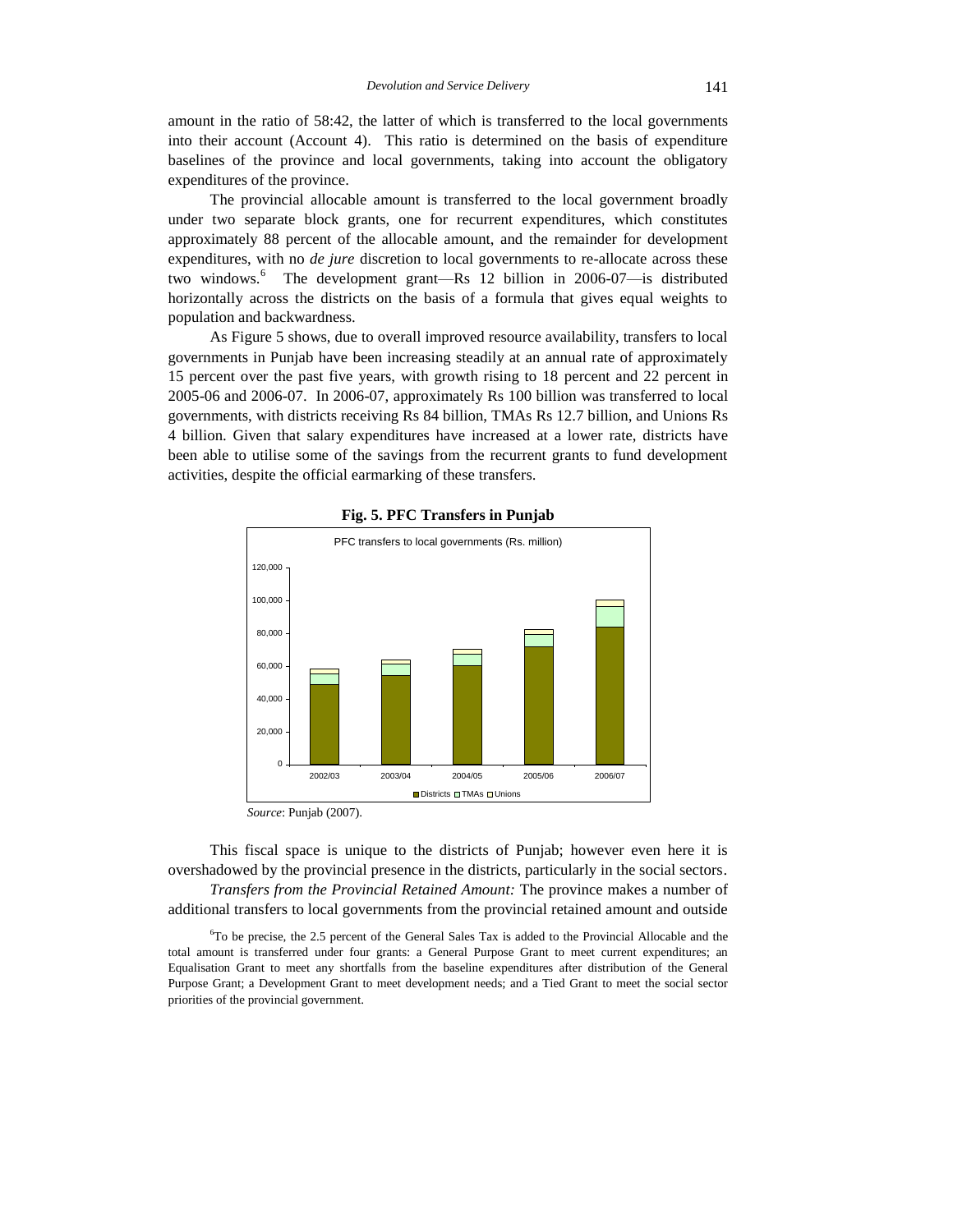the framework of the PFC. The most significant at the district level are the tied or conditional grants for education and health under the provincial Education Sector Reform Programme (ESRP) and Health Sector Reform Programme (HSRP) respectively, which are earmarked for the improvement of school and health facility infrastructure. These tied grants are distributed among the districts on a formula based on both need and performance. Additional funds for the social infrastructure improvement are also transferred to local accounts on a more ad hoc basis under the Chief Ministers Accelerated Programme for Social Development (CMAPSD). The allocations in the provincial public sector development programme for ESRP, HSRP, and CMAPSD (education and health components) in 2006-07 were Rs 5 billion, Rs 1.3 billion, and Rs 5.5 billion respectively.

An additional significant source of local development work is through federal vertical programmes such as the Khushal Pakistan Programme, the federal Education Sector Reforms (ESR), and the President's Programme for the Improvement of Watercourses. These funds are usually tied to certain pre-defined interventions, and are administered by the concerned DCO or EDO, usually through Personal Ledger Accounts held outside the provincial treasury, again with little or no involvement of the local political leadership.

In 2006-07, these and other non-PFC development transfers amounted to Rs 14.5 billion or larger than the local government's allocation under the block development grant.<sup>7</sup> The analysis of district expenditure priorities has to take into consideration this large provincial presence, particularly in the sectors that have been *de jure* devolved to local governments.

Local governments are also involved in executing provincial development schemes through the provincial Account 1. Specifically, the concerned department will, through the respective EDOs, implement these projects. There is no involvement of the district political leadership in the execution of these schemes.

On the recurrent side, the province also transfers resources for the recruitment of government employees against vacant posts, and to fund salary increases mandated by the federal government that cannot be financed under the provincial allocable amount.

## **District Development Priorities in Punjab**

Four stylised facts emerge from an analysis of provincial and district development expenditures in Punjab. First, physical infrastructure, in particular roads, is by far the highest priority of the district governments; second, these infrastructure schemes are small and largely neighbourhood-specific; third, district policy-makers appear to attach a lower priority to operations and maintenance than their provincial counterparts; and finally provincial interventions in education and health appear to have provided additional incentives for districts to prioritise the physical infrastructure sectors.<sup>8</sup>

#### $7$ Punjab (2007).

<sup>&</sup>lt;sup>8</sup>This paper focuses on budget allocations as opposed to actual expenditures. The reason is that only the budget data allows for a separation of what development schemes in the district ADB are being financed by the district (i.e., from the block development grant, own source revenues, and any savings from the recurrent grant) and what are being financed by the province.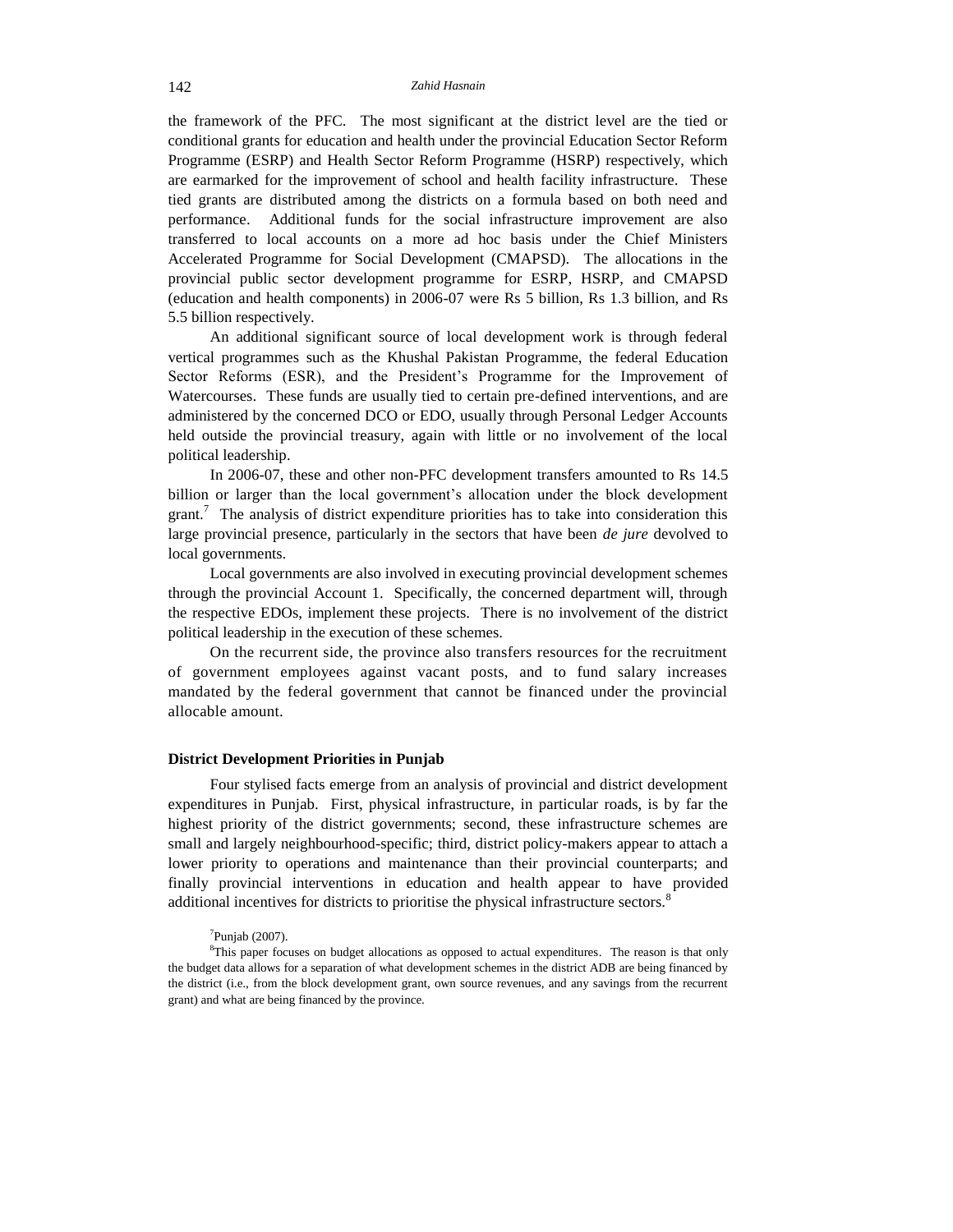As Figure 6 shows, roughly 32 percent of the Rs 22.6 billion allocated collectively by the districts in their ADPs for 2006-07 was devoted to the roads sector. $9$  Citizen Community Boards were the second biggest component, but this was not by choice due to the stipulation of the Local Government Ordinance that 25 percent of the ADP annually be reserved for  $CCBs$ .<sup>10</sup> Other major allocations included water and sanitation, Rs 1.8 billion (8 percent of the ADP), rural electrification Rs 1.3 billion (6 percent), education Rs 1.15 billion (5 percent), and health Rs 0.4 billion (2 percent).<sup>11</sup> In total, the three infrastructure sectors of roads, water, and electrification received 46 percent of the total ADP, and 64 percent of the ADP under the discretion of district governments (i.e., excluding CCBs). This relatively high allocation for water and sanitation is particularly surprising given that legally this sector is a responsibility of the tehsils and not the districts. That districts have intruded into this area is also indicative of the priority attached to it.





*Note*: District ADPs are based on data received from 33 out of the 35 districts of Punjab.

The other defining feature of the district ADP is the small size of the typical scheme. As Figure 7 left panel shows, there were, excluding block allocations, over 17,000 schemes in the development portfolio of these districts in Punjab. Of these

<sup>9</sup>Given that only Rs 12 billion was transferred by the province under the Development Grant in the PFC, it is likely that actual utilisation of the district ADPs would be much less.

 $10$ As per the LGO, a CCB is to be a non-elected voluntary organisation, consisting of at least 25 members, which can be established for a variety of purposes, including initiating and improving development projects, establishing cooperatives, forming monitoring bodies over police and other service providers and reinforcing the capacity of monitoring committees at the behest of the concerned council. At least 25 percent of the total development budget of each tier of local government (district, tehsil, and union) must be earmarked for projects identified by CCBs, and each CCB has to make a cash contribution of 20 percent in order to tap into these funds for a specific project.

<sup>11</sup>As per the LGO, water and sanitation is the responsibility of tehsils; however district governments' are also spending in the sector.

*Source*: Concerned district governments.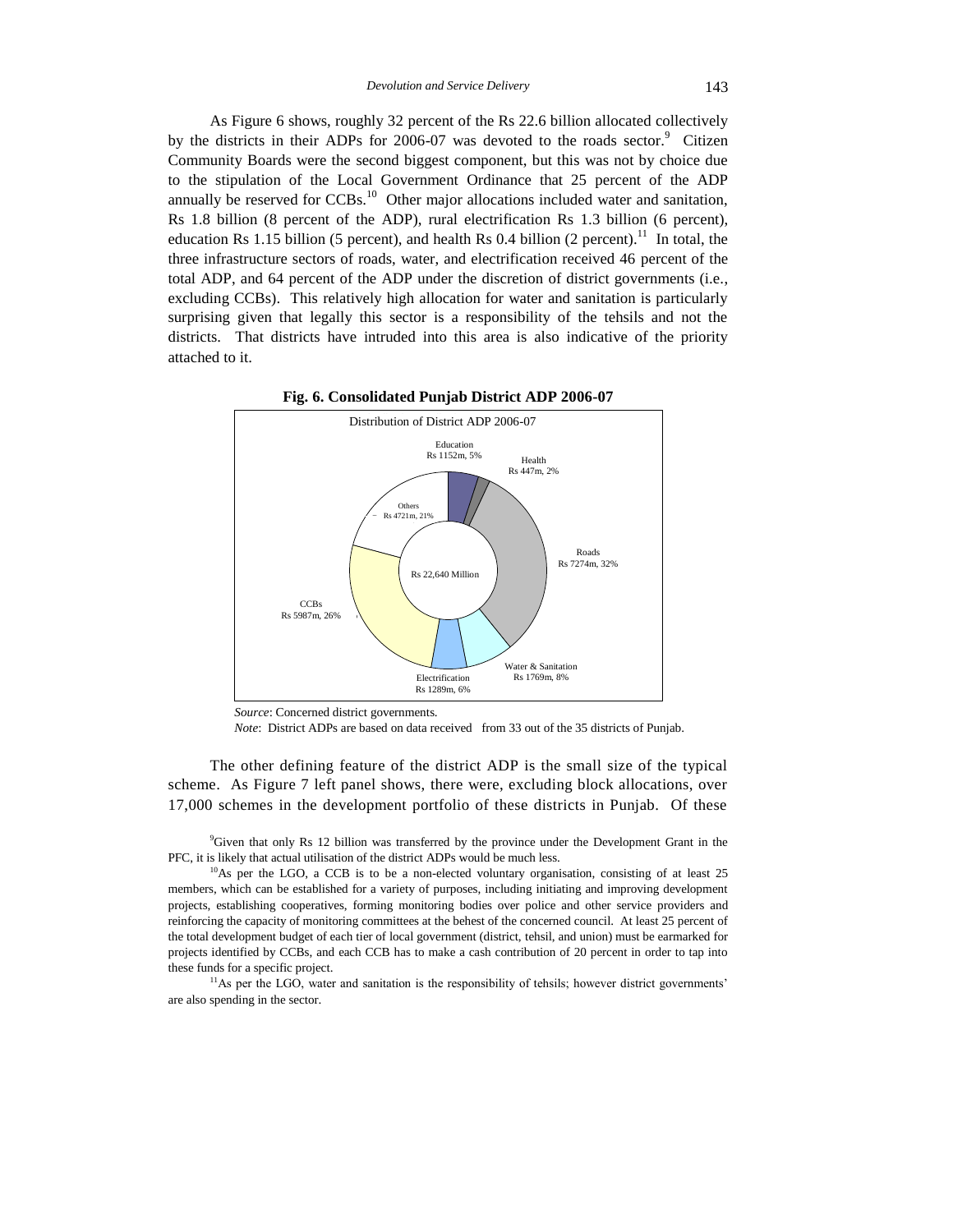4685 were roads schemes, 6248 water and sanitation schemes, 1586 electrification schemes, 880 education, and 201 health schemes. The size of a typical road scheme was roughly Rs 1.5 million, and of a water and sanitation scheme only Rs 0.3 million (Figure 7, right panel). These were typically neighbourhood-specific schemes construction or rehabilitation of a small road or drains (what is referred to as 'soling').



**Fig. 7. District ADPs in Punjab, 2006-07: Number and Average Size of Schemes**

*Source*: District governments.

It should be noted that due to a number of block allocations the above is not a complete picture of sectoral district development spending. For example, most districts provide a block allocation for schemes to be identified by the union councils, and anecdotal evidence suggests that these are also mostly small infrastructure projects the details of which are unknown. Similarly, the details of CCB schemes, where formed, are also not available. Therefore the total number of schemes is likely to be larger, and the focus on physical infrastructure greater, than what is portrayed in these figures.

How do these allocations compare to that of the provincial government in the post-devolution period? Figure 8, provides the average sectoral composition of the provincial ADP for 2001-02 to 2006-07. Roads and large-scale infrastructure projects are also a priority for provincial policy-makers, but education also features as a priority sector. Specifically on average 27 percent of the ADB was allocated to roads, 16 percent to education, 12 percent to irrigation, and 5 percent to health. The provincial government has therefore prioritised social sectors much more than the district government.

The average provincial schemes were considerably larger than their district counterparts. In total, there were about 2400 schemes in the provincial ADP of 2006-07, with 623 roads, 286 water and sanitation, 174 health, and 149 education schemes. These translated into average scheme sizes of for example Rs 22 million for roads and Rs 13 million for water and sanitation.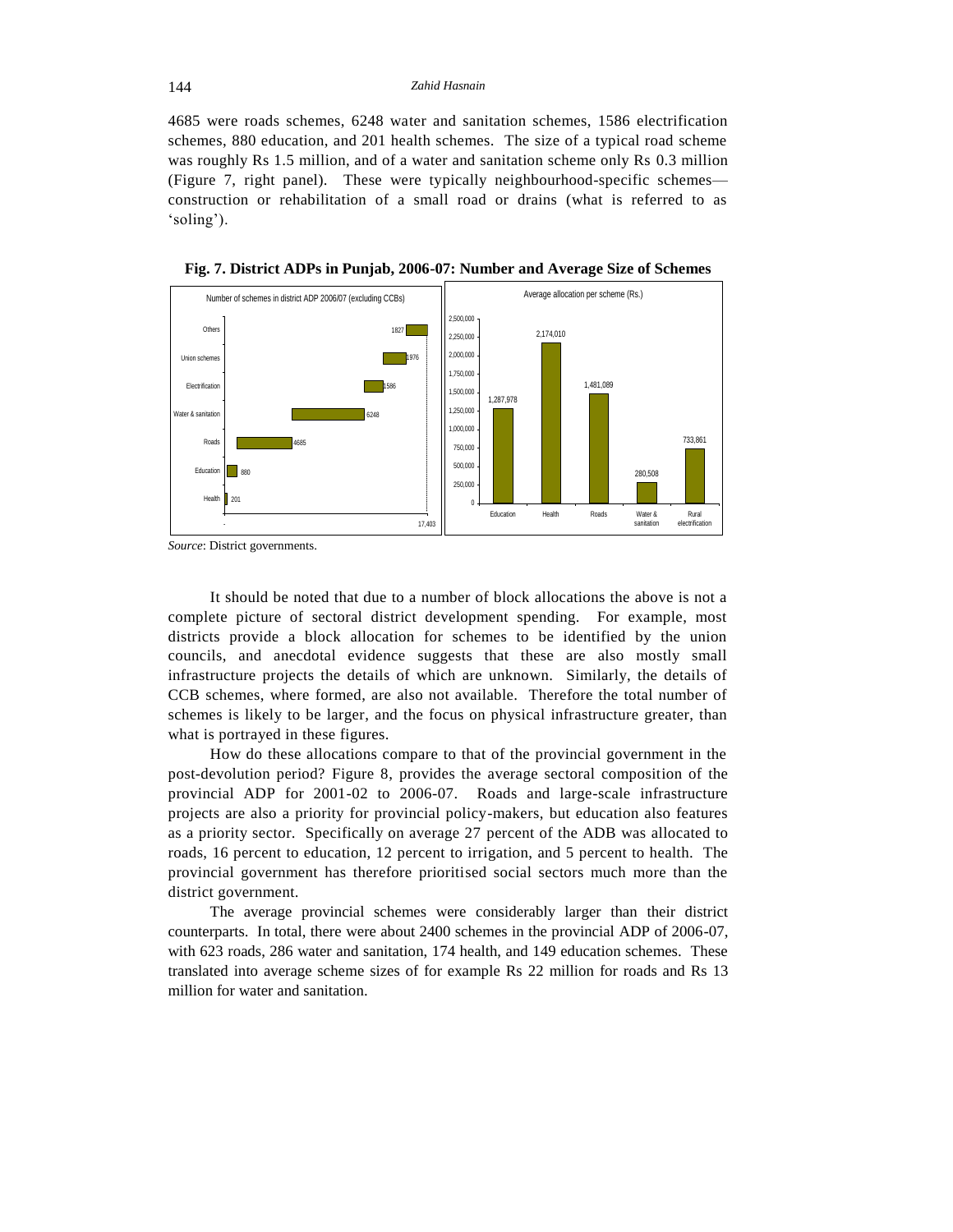

**Fig. 8. Composition of the Punjab Provincial ADP, 2001-02 to 2006-07**

*Source*: Punjab P&D Department.

What are the trends in recurrent expenditure, particularly operations and maintenance expenditure? Unfortunately district expenditure data by object classification are unavailable, and therefore non-salary expenditure patterns need to be estimated from total recurrent expenditures taking into account the annual stipulated salary increases. As Figure 9, left panel shows education, health, and 'community services' (primarily roads) nominal recurrent expenditures have increased on average annually by 17 percent, 13 percent, and 2 percent respectively from 2002-03 to 2005-06. Given that salary increases have on average been in the range of 10 percent to 15 percent annually in these years, suggests that non-salary expenditures have been broadly stagnant in nominal terms in education and health, and have declined in the roads sector. By contrast, provincial recurrent expenditures in these sectors have increased more sharply, growing annually by 48 percent, 16 percent, and 12 percent in education, health, and community services respectively (Figure 9, right panel).

**Fig. 9. Trends in Setoral District and Provincial Current Expenditures (2002-03 to 2005-06)**



*Source*: Accountant General of Punjab, monthly civil accounts.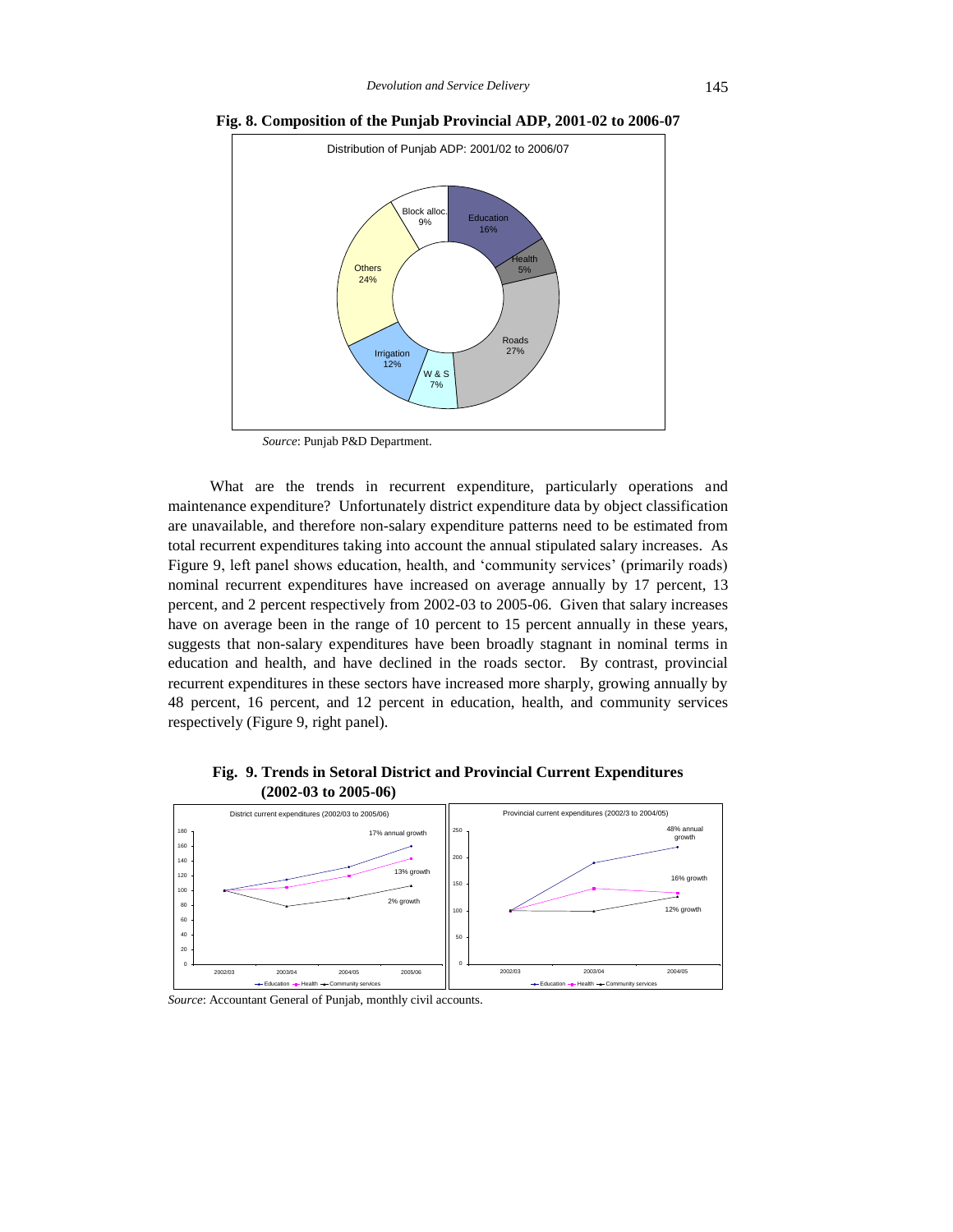This relative neglect of non-salary expenditures, combined with the large size of the consolidated district ADPs relative to the block development grant transfer in the PFC, suggests that districts have reallocated funds from the non-salary PFC grant to fund development expenditures.

The greater focus on physical infrastructure investments, the emphasis on small, localised schemes, and the relative lack of prioritisation of operations and maintenance suggests that incentives for providing visible, targeted benefits are even higher for local policy-makers as compared to their provincial counterparts. Water and sanitation and village electrification in particular exemplify this targeting. As Cheema and Mohmand (2006) found in villages they surveyed in Punjab, sanitation and drain provision was being targeted to specific households even within a lane in a given village. Similarly, village electrification in many cases is actually the provision of electricity connections to particular households in a village.

Given the considerable direct contact between citizens and their local political representatives elaborated on in Section IV, and the relatively greater demands of citizens for improvements in roads, water, and electricity as compared to education and health, this emphasis on physical infrastructure could simply be reflective of the relatively greater responsiveness of local governments. It could also be an outcome of the local government political structure. As also discussed in Section IV, district nazims have responded to their electoral dependency on union councillors by allocating some portion of their development funds to each union nazim. This parcelling of the development budget into small portions would automatically result in a bias towards small-scale infrastructure schemes targeted to the village and neighbourhood that are the constituencies of these councillors.

These local priorities are also significantly influenced by the actions of the province, particularly in the sectors that are, as per the LGO, local responsibilities. As discussed, over the past four years, the Punjab government has launched large-scale reform programmes in the education and health sectors. The Punjab Education Sector Reform Programme is a high-profile programme of the government, with a number of interventions, including the provision of missing facilities for primary schools, provision of free textbooks to public primary and middle schools, and the provision of stipends to female middle and secondary students in 15 low literacy districts. The funding for the provision of missing facilities is transferred to local governments as tied grants. A total of Rs 5 billion were allocated for this component in 2006-07, and distributed across districts on the basis of need and performance. The mechanics for scheme identification and execution are as follows: the districts provide the provincial government with the total number of missing facilities, and the prioritisation within this list is done by the concerned MPAs of the particular district. Therefore, while there is some role for district governments in identifying the schools that will be provided these facilities, the decision about which schools will be targeted in a given year primarily rests with the provincial political leadership. In the initial years of the programme, these schemes were implemented by the works and services departments of the concerned district. Starting in 2006-07, implementation has been contracted out to the National Logistics Corporation (NLC), an agency outside of the Punjab public administration. The districts therefore no longer have any role in the execution of these schemes, and serve mainly as a conduit for funds.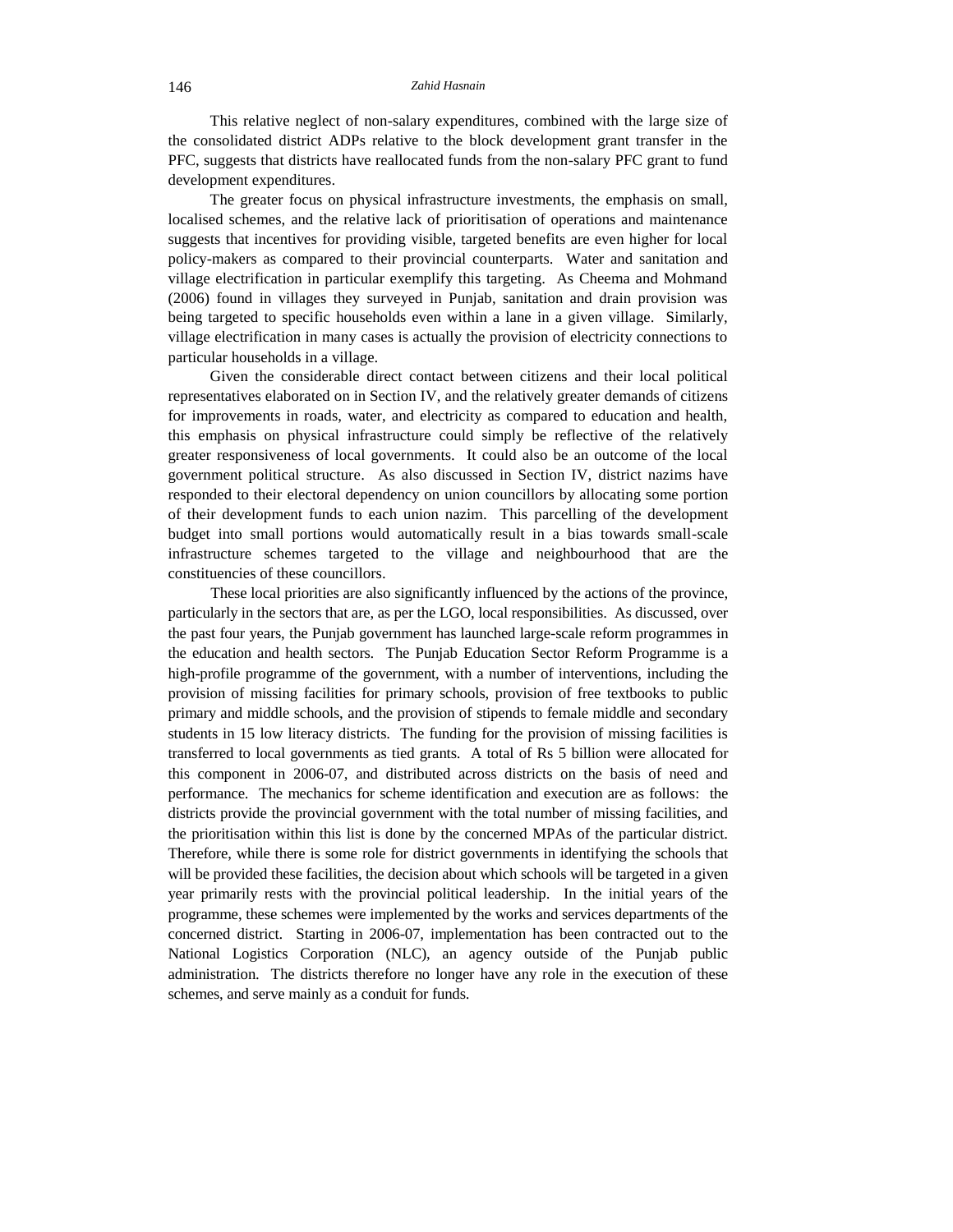The Health Sector Reform Programme similarly provides tied grants for missing facilities, albeit on a smaller scale, with the schemes again identified by the concerned MPAs. As in education, the implementation of these schemes as also been contracted out to the NLC. A total of Rs 1.3 billion was allocated for this programme in 2006-07 in the provincial PSDP, of which Rs 0.9 billion was for the provision of missing facilities in BHUs and RHCs.

In addition to these tied grants, the CMAPSD is another major intervention in the provincial PSDP in the devolved education and health sectors. Of the total allocation of approximately Rs 5.5 billion for the education and health components of this programme, Rs 2.6 billion is for investments in schools, and Rs 0.8 million for infrastructure improvements in local hospitals, BHUs, and dispensaries, with the remainder targeted at the higher education sector (a provincial responsibility). While these are not referred to as tied grants, as in the ESRP and HSRP individual schemes in this programme are identified by the provincial political leadership, but with the districts involved in the execution of these schemes through their works and services departments. The only substantive difference between these programmes is that CMAPSD does not have a formula-based allocation mechanism to the districts and is instead distributed in a more ad hoc manner.

In total therefore, the provincial ADP allocated Rs 7.6 billion and Rs 1.7 billion for primary and secondary school and health infrastructure, far greater than the Rs 1.1 and Rs 0.4 billion that the districts are spending in these devolved sectors. This predominance of provincial priorities at the local level is evident in [Fig. 10,](#page-18-0) which displays per capita

<span id="page-18-0"></span>



*Source*: Punjab P&D Department and district governments.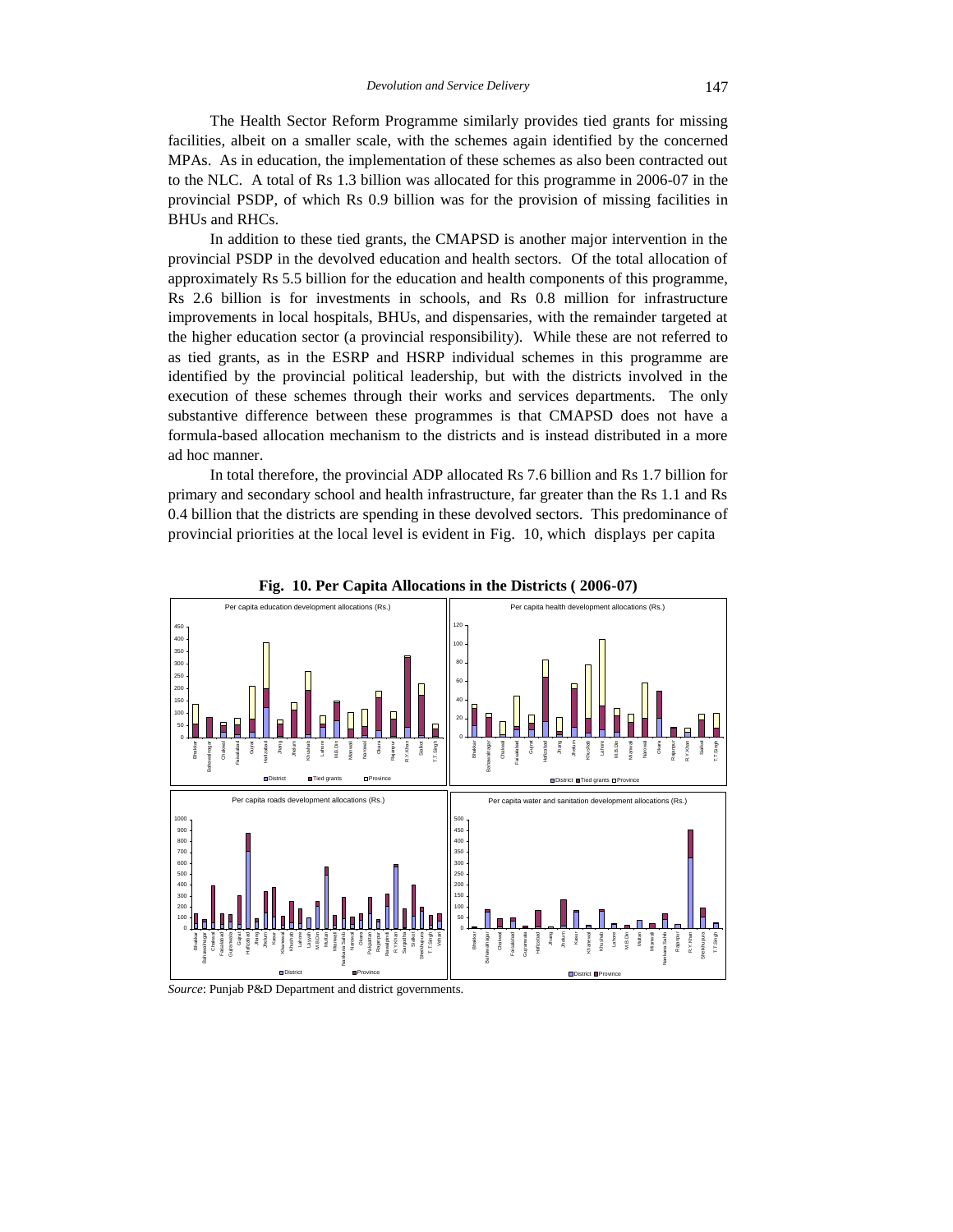allocations in education, health, roads, and water and sanitation by the district and provincial governments in districts on which data was available. Tied grants, the CMAPSD, and provincial schemes executed from Account 1 form by far the largest source of development expenditures in education and health in the districts for which data was available (Figure 10, top panels). On average these are five to six times the district allocations.

The provincial presence in the districts in the infrastructure sectors is also large, but not as predominant (Figure 10, bottom panels). In roads the province and districts are allocating on average roughly equivalent amounts, while in water and sanitation district allocations form a larger proportion.

It is not unreasonable to presume that these provincial interventions have an impact on the decision-making of local policy-makers. Credit claiming for a particular service becomes difficult if multiple tiers of government are providing the same service. This distortion can then create incentives for politicians to focus on targeted benefits or on more visible interventions.

Figure 11 provides some clues as to why districts are focusing on small-scale infrastructure. Since both the education and health tied grants are for the provision of missing facilities, there is very little distinction between these and district schemes, as indicated by the similar average size of these schemes. By contrast, the district is able to distinguish itself much more from the province in roads and water and sanitation by focusing on smaller schemes. The average district road scheme is one-tenth the size of a provincial scheme, and the average water and sanitation scheme one-twentieth the size. The reason it can do so is that physical infrastructure is intrinsically more 'heterogeneous' than social infrastructure— roads and drains come in all sizes whereas primary schools and basic health units are all quite similar. This heterogeneity allows for 'specialisation', enabling district policy-makers to focus on and to take credit for the small, neighbourhood schemes and provincial policy-makers to take credit for the larger ones.



**Fig. 11. Average Size of District and Provincial Schemes**

*Source*: P&D Department and district governments.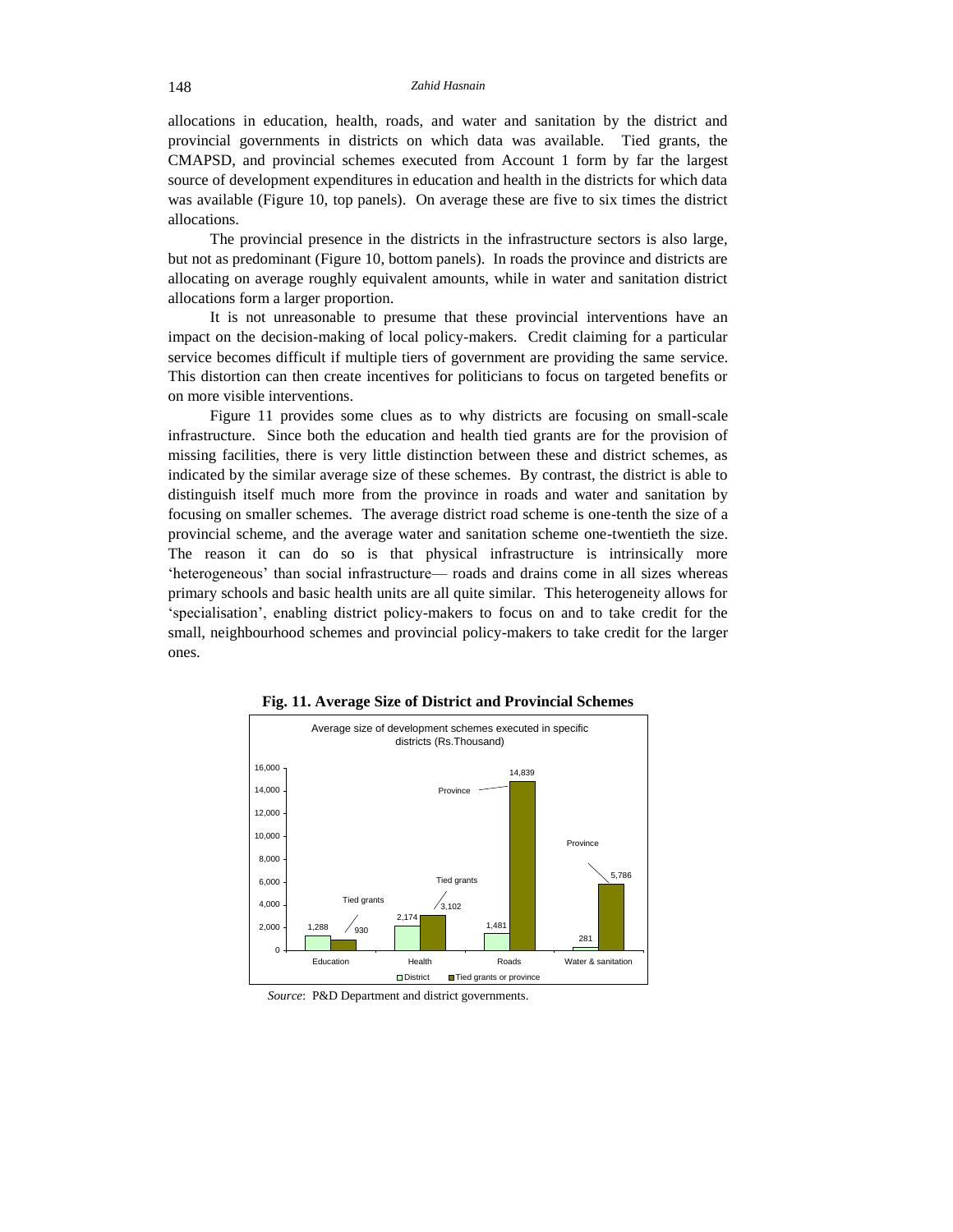The above data also suggests that many districts have responded to the provincial initiatives in education and health by essentially ceding all responsibility for these sectors to the province. For example, districts, such as Bhawalnagar, Mianwali, Narowal, Rajanpur, and Toba Tek Singh allocated either zero or negligible development funds to health in their ADPs in 2006-07. Similarly, Bhakkar, Bhawalnagar, Jhelum, and Mianwali had no education schemes in their ADPs.

This replacement of district social sector funding by the province is also evident in the sectoral trends in the provincial and district ADPs (Figure 12). Provincial real development allocations for roads and education have increased significantly in the postdevolution period. Road allocations have risen fourteen-fold in real terms between 2001- 02 and 2006-07, and education allocations six-fold (Figure 12, left panel). By contrast, consolidated district education ADP allocations (based on available data from 13 Punjab districts) have declined by approximately 50 percent in real terms from 2003-04 to 2006- 07. District health allocations have also declined in real terms over this period, while provincial health allocations have roughly doubled from 2001-02. Districts' prioritisation of physical infrastructure is again evident, with roads allocations increasing by 70 percent and rural electrification by 30 percent.

**Fig. 12. Trends in Punjab—Real Setoral, District, and Provincial ADP Allocations**



*Source*: P&D Department, and district governments.

*Note:* Trends in district ADP is based on data for 13 districts of Punjab.

The fact that district allocations in education and heath have declined over time suggests that relative lack of emphasis on social infrastructure is not simply due to lower citizen demand (one would not expect these to change in the short run), or the structural constraints imposed by the local government electoral system (which are constant). It reinforces the finding that the general unforeseen impact of the provincial tied grants is an even greater incentive for local politicians to emphasise physical infrastructure, a prioritisation that is understandable given the problems of credit-claiming in social infrastructure.

## **VI. CONCLUSION**

This paper explored the linkage between devolution, accountability, and service delivery in Pakistan by first examining the degree of accessibility of local policy-makers and level of competition in local elections, and second the expenditure priorities of local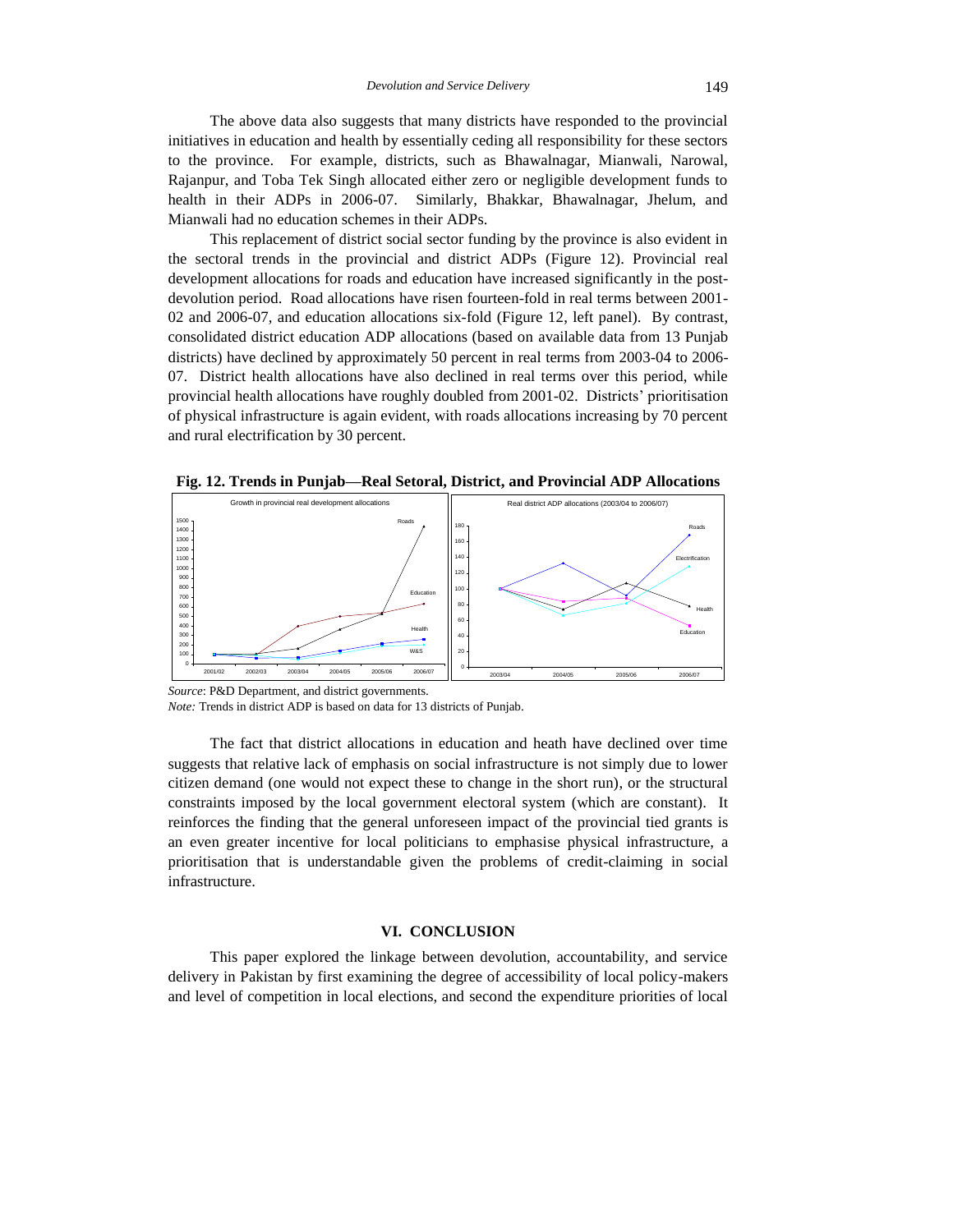governments, and the extent to which they were focused on patronage as opposed to the provision of public goods.

The available evidence suggests that the direct accessibility of local policy-makers to citizens is considerably greater than that of provincial and national policy-makers, allowing the public many more channels to communicate their demands to the government. It is also the case that union council elections in general, barring some notable regional variations, are as competitive as provincial and national elections. The high incumbency disadvantage of district nazims also suggests that élite capture is not a significant problem at the district level. However, the indirect elections of the district and tehsil leadership imply that there are some question marks around the electoral accountability of these key policy-makers.

This greater accessibility has not translated into incentives for improved social service delivery. Local government priorities are heavily tilted towards the physical infrastructure sectors, and within physical infrastructure to small schemes that can be targeted to specific localities and even households. The fact that roads and water and sanitation schemes are small and neighbourhood specific indicates that local policymakers are focusing on areas of spending for which they can get maximum visibility. This conclusion is also evident in the emphasis on development expenditures at the expense of operations and maintenance expenditure. This in part may be an outcome of their relatively greater accountability—as discussed, most citizens contact councillors for personal favours or for physical infrastructure. It may also be a product of the indirect election system, as district nazims are dependent on the support of union councillors, and the latter's constituency is the village and neighbourhood. It is also, as elaborated at length, a response to the province's focus on the social sectors.

If the provincial government has taken on the agenda for education and health, and the district is focusing on physical infrastructure, then is that necessarily an inefficient outcome? As discussed in Section III, administrative devolution remains incomplete in Pakistan, and local governments have little effective authority over the provincial staff assigned to them. Therefore, given that personnel management is such an important feature of effective delivery of education and health service, this de facto re-centralisation may indeed produce beneficial outcomes.

The counterargument to this concerns sustainability. Given that it will be the district's responsibility to maintain these social infrastructure schemes, what incentives would they have to keep them going if they have had little say in their identification and construction? One of the major criticisms of the Social Action Programme of the 1990s, under which the government and donors invested approximately \$9 billion in the social sectors with very little to show in the way of outcomes, was precisely that the programme was too centralised and that the infrastructure investments did not take into account local conditions. So there is a risk that the same mistake is being repeated.

The main policy implication of these findings is the need for coherence in the key accountability relationships delineated in Figure 1. If administrative devolution is unlikely to take place, and this appears to be the case in Pakistan, then recentralisation of education and health may indeed be a sensible strategy, but then this should be complete recentralisation, and the province should also be responsible for the recurrent budget in these sectors. Given the citizen pressures for provision of physical infrastructure, this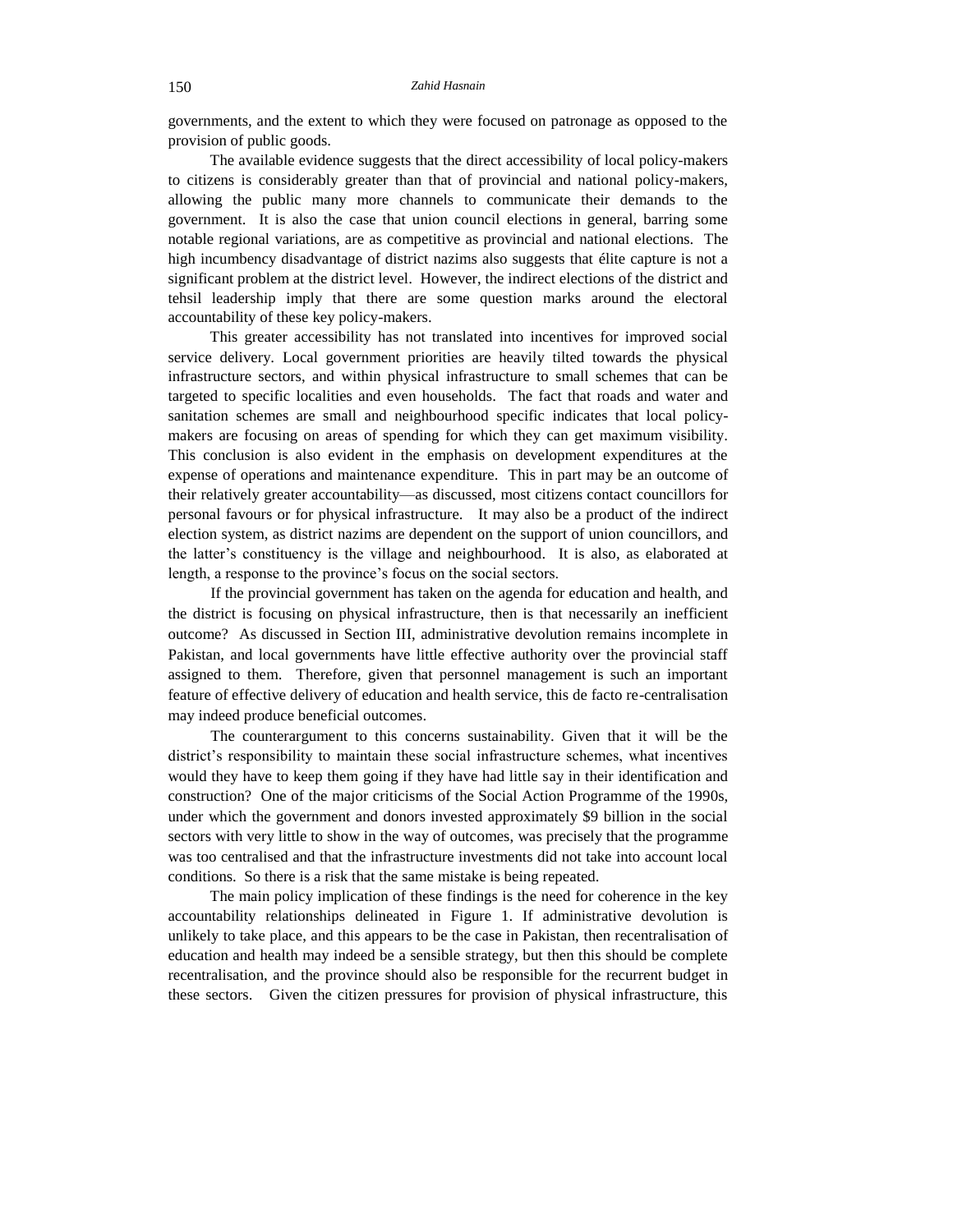recentralisation could be part of a bargain and agreement between the province and local governments that (intra-district) roads and water and sanitation services would then be an area the province would not interfere in and where local governments would have considerable expenditure autonomy.

# **REFERENCES**

- Ahmad, Junaid, Shantayanan Devarajan, Stutu Khemani, and Shekhar Shah (2004) Decentralisation and Service Delivery. World Bank. (Mimeographed).
- Bardhan, Pranab and Dilip Mookherjee (2004) Pro-poor Targeting and Accountability of Local Governments in West Bengal. Institute for Economic Development, Boston University. (Working Paper).
- Besley, Timothy, Rohini Pande, Lupin Rahman, Vijayendra Rao (2004) The Politics of Public Goods Provision: Evidence from Indian Local Governments. *Journal of the European Economic Association Papers and Proceedings* 2: (2-3), 416–426.
- Cheema, Ali and Shandana Khan Mohmand (2006) Bringing Electoral Politics to the Doorstep: Who Gains who Loses? Lahore University of Management Sciences. (Mimeographed).
- Devolution Trust for Community Empowerment (DTCE) and CIET (2005) *Social Audit of Governance and Delivery of Public Services: National Report. 200-05*. Islamabad: DTCE.
- Faguet, Jean-Paul (2001) Does Decentralisation Increase Government Responsiveness to Local Needs? Decentralisation and Public Investment in Boliia. Centre for Economic Performance, London School of Economics. (Working Paper No. 999).
- Keefer, Philip (2002) Clientelism, Credibility, and Democracy. Development Research Group. World Bank. (Mimeographed).
- Keefer, Philip (2004) What Does Political Economy Tell Us about Economic Development—and Vice Versa? Washington, DC. (World Bank Policy Research Working Paper No. 3250).
- Keefer, Philip and Stuti Khemani (2003) Democracy, Public Expenditures, and the Poor. Washington, DC. (World Bank Policy Research Working Paper No. 3164).
- Pakistan, Government of (Various Issues) Accountant General of Punjab. 2002-03–06- 07. *Monthly Civil Accounts*.
- Pakistan, Government of (2005) *Pakistan Social and Living Standard Measurement Survey (PSLM), 2004-05*. Islamabad: Federal Bureau of Statistics.
- Persson, Torsten and Guido Tabellini (2000) *Political Economics*. Cambridge, MA: MIT Press.
- Punjab, Government of (2007) *White Paper on the Budget, 2007-08*. Lahore: Finance Department.
- Punjab, Government of (Various Issues) *Annual Development Programme.* Planning and Development Department. 2001-02–06-07. Lahore, Government of Punjab.
- Triesman, Daniel (2002) Decentralisation and the Quality of Government. University of California, Los Angeles. (Mimeographed).
- World Bank (2001) *Indonesia Poverty Report*. Washington, DC: The World Bank.